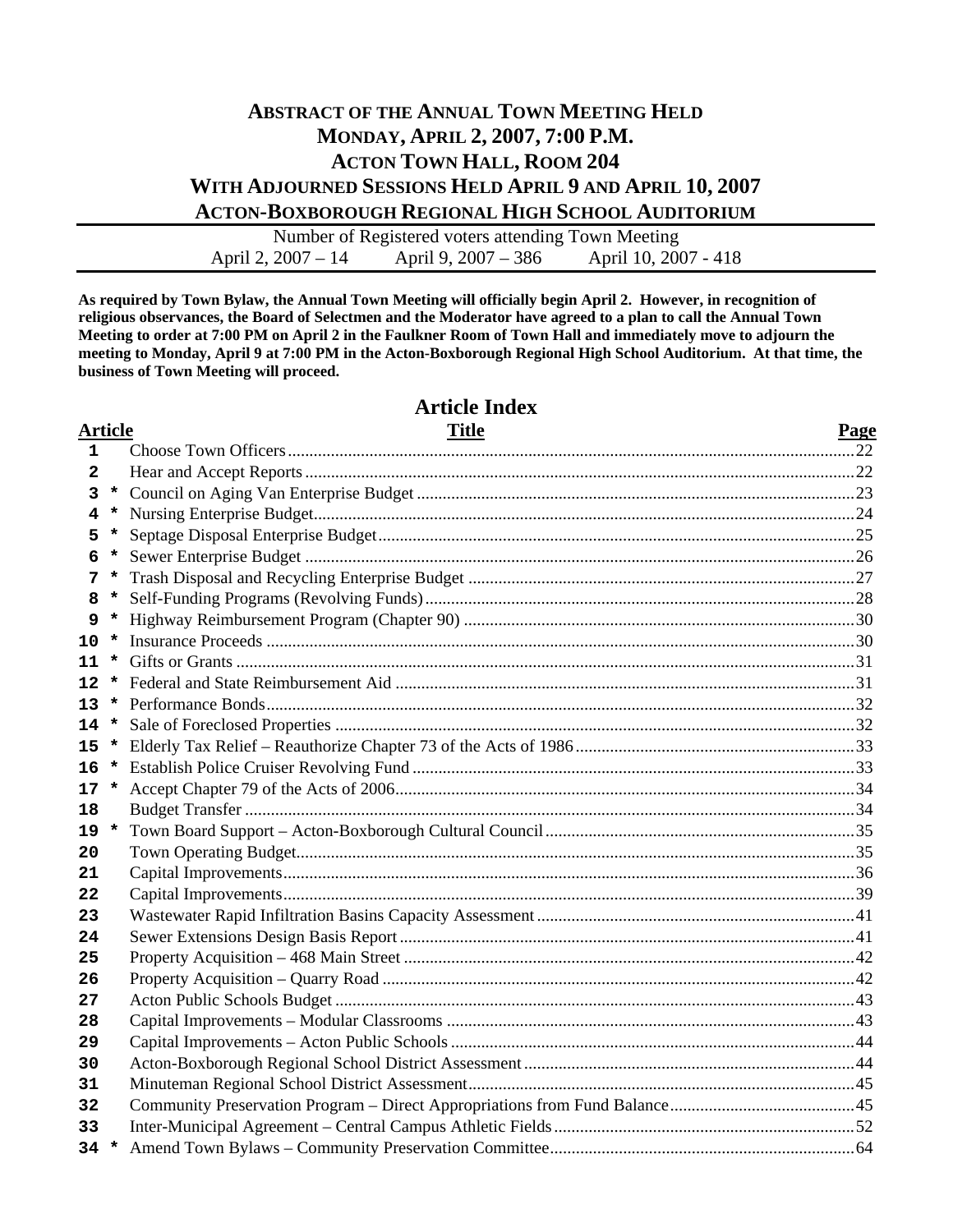| 35 |                                                                                   |  |
|----|-----------------------------------------------------------------------------------|--|
| 36 |                                                                                   |  |
| 37 | Amend Zoning Bylaw – Removal of Owner Occupancy Requirement for Multi-Family Uses |  |
| 38 |                                                                                   |  |
|    |                                                                                   |  |
|    |                                                                                   |  |
|    |                                                                                   |  |
|    |                                                                                   |  |
|    |                                                                                   |  |
|    |                                                                                   |  |
|    |                                                                                   |  |

**\*** Article is on Consent Calendar **#** Article submitted by Citizen Petition

## **Legend**

One or more of the following symbols may follow an Article number:

| <b>Symbol</b> | <b>Description</b>                         |
|---------------|--------------------------------------------|
| - *           | This article is on the Consent Calendar    |
| -#            | This article submitted by Citizen Petition |

## **April 2, 2007**

The Moderator, Mr. Mackenzie, called the meeting to order on Monday, April 2, 2007 at 7:00 PM.

**MOTION: Mr. Dore' Hunter** moves to adjourn the meeting to Monday, April 9, 2007 at 7:00 P.M., In the Acton Boxborough Regional High School Auditorium.

## **MOTION CARRIES UNANIMOUSLY**

## **April 9, 2007**

The Moderator, Mr. Mackenzie, called the meeting to order on Monday, April 9, 2007, at 7:04 PM. He introduced Pastor Jenny Castle of Acton Congregational Church Pastor Castle then gave the invocation.

Mr. MacKenzie gave an overview of the process of Town Meeting. He informed town meeting that they would be voting on the motions that are read, not the articles as written in the warrant. He then explained some basic rules and parliamentary procedure of the town meeting as found on page 82 of the warrant.

Mr. Mackenzie introduced Head Teller Bill Cady and explains Mr. Cady's duties as a head teller.

Mr. MacKenzie explained how the CONSENT CALENDAR is voted and proceeded to read the articles on the Consent Calendar:

## **Consent Calendar Articles and Motions**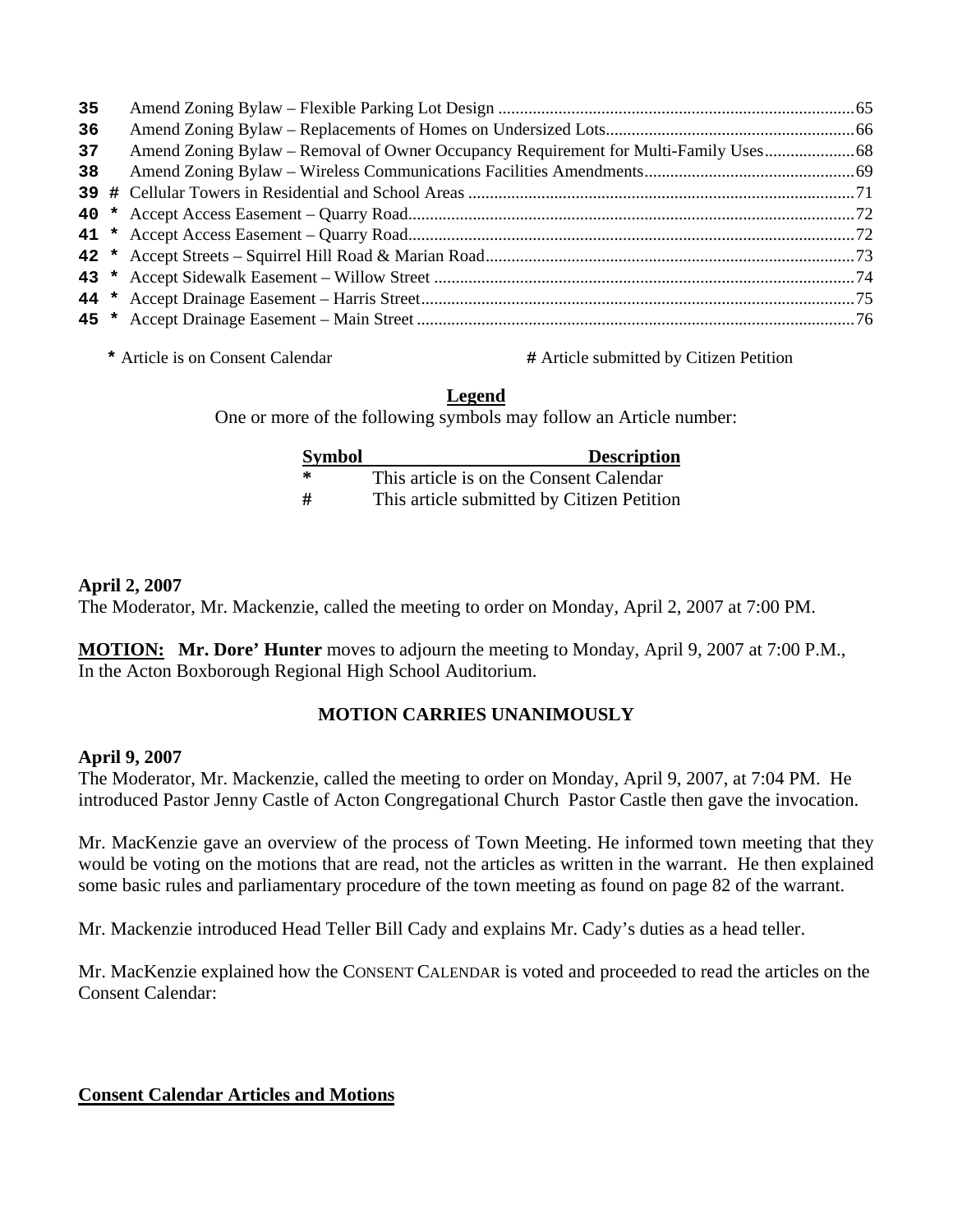**MOTION: Mr. Foster** moves that the Town take up the twenty-three articles in the Consent Calendar on pages 19 through 21 of the Warrant:

Articles 3, 4, 5, 6, 7, 8, 9, 10, 11, 12, 13, 14, 15, 16, 17, 19, 34, 40, 41, 42, 43, 44, 45

Hold 6 and 45

### **MOTION CARRIES UNANIMOUSLY**

Mr. Mackenzie introduced the chairman of the Board of Selectmen, Walter Foster, who then introduced Eva K. Taylor - Town Clerk, Stephen Anderson - Town Council, Don Johnson – Town Manager, and members of the Board of Selectmen. Mr. Foster introduced Finance Director, Stephen Barrett, Assistant Finance Director, Karen Kucala, IT Director Mark Hald.

The Moderator introduced the Chairman of the Finance Committee who then introduced the members, Robert Evans, Herman Kabakoff, Patricia Easterly, Patricia Clifford, Stephen Noone, Allen Nitschelm and Kent Sharp.

## **ARTICLE 1 CHOOSE TOWN OFFICERS**

(Majority vote)

To choose all necessary Town Officers and Committees and to fix the salaries and compensation of all the elective officers of the Town as follows:

Board of Selectmen, Chairman \$750.00 per year Board of Selectmen, Member \$650.00 per year

Moderator  $$ 20.00$  per Town Meeting session

, or take any other action relative thereto.

**MOTION: Mr. Foster** moves that the Town fix the compensation for elected officers as shown in the Article.

## **MOTION CARRIES UNANIMOUSLY**

Frank Joyner, Trustee of the Elizabeth White Fund, nominates, Cornelia O. Huber, 50 Seminole Road, for the position of Trustee of the Elizabeth White Fund, term to expire 2010.

#### **MOTION CARRIES UNANIMOUSLY**

Peter J. Guilmette, Trustee of the West Acton Citizens' Library, nominates, Nancy Lenicheck, 24 Windsor Avenue, for the position of Trustee of the West Acton Citizens' Library, term to expire 2010. **MOTION CARRIES UNANIMOUSLY** 

Edward M. Bennett, Trustee of the Fireman's Relief Fund of West Acton, nominates Robert A. Vanderhoof, 374 Central Street, for the position of Trustee of the Fireman's Relief Fund of West Acton, term to expire 2010.

## **MOTION CARRIES UNANIMOUSLY**

William A. Klauer, Trustee of the Fireman's Relief Fund of Acton, nominates James D. Young, 251 Nagog Hill Road, for the position of Trustee of the Fireman's Relief Fund of Acton, term to expire 2010.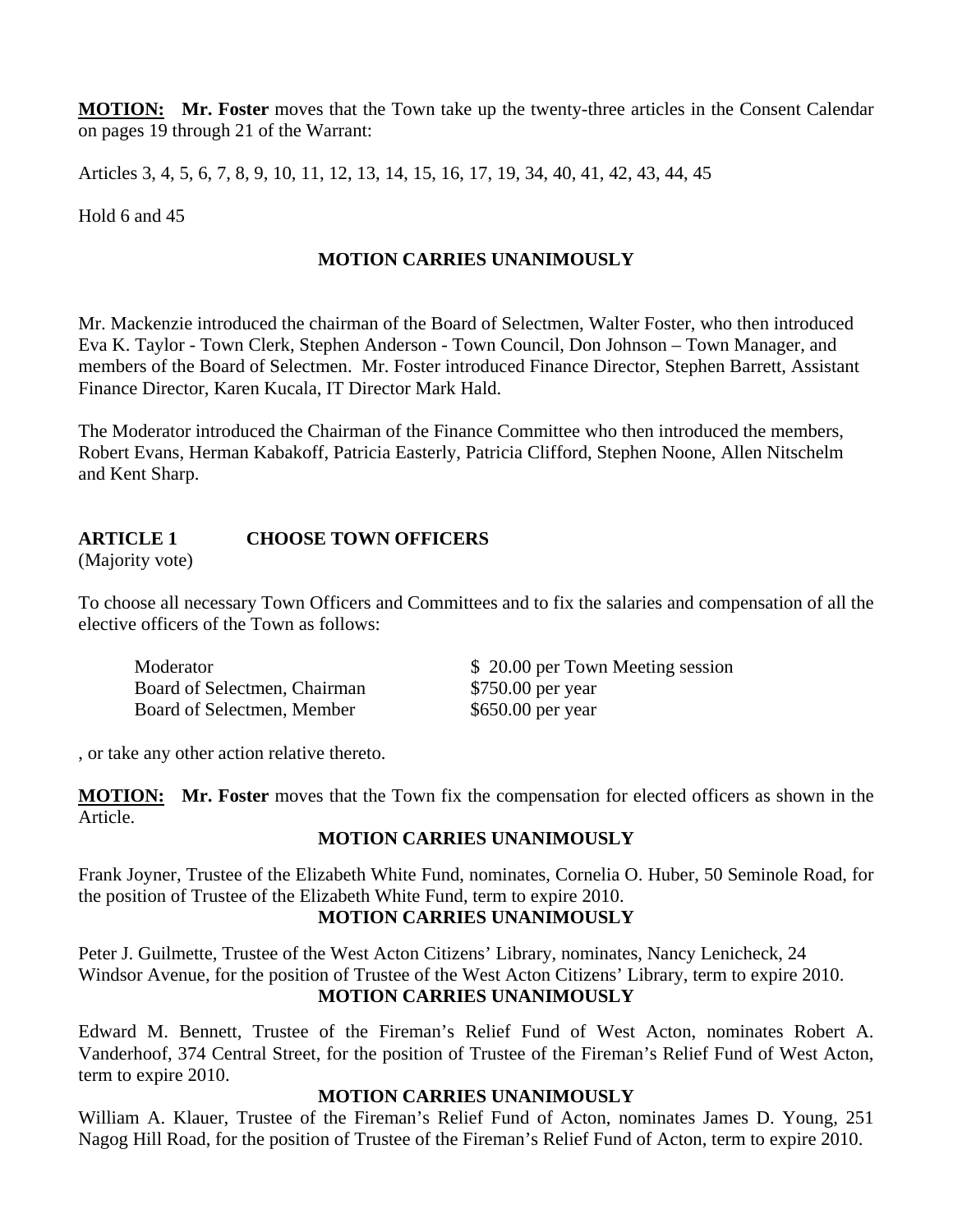#### **MOTION CARRIES UNANIMOUSLY**

## **ARTICLE 2 HEAR AND ACCEPT REPORTS**

(Majority vote)

To see if the Town will accept reports and hear and act upon the report of any committee chosen at any previous Town Meeting that has not already reported, or take any other action relative thereto.

**MOTION: Mr. Foster** moves that the Town accept the reports of the various Town Officers and Boards as set forth in the 2006 Town Report and that the Moderator call for any other reports.

#### **MOTION CARRIES UNANIMOUSLY**

Mr. Mackenzie introduced Walter Foster, Chairman of the Board of Selectmen and Don Johnson, Town Manager who gave a presentation for the second recipient of the newly established award, officially entitled "The Joseph A. Lalli Merit Award". Dayle MacGillivary, of our Municipal Properties Department, has worked for the Town for 23 years'. MacGillivary has been selected as the Municipal Employee of the Year for 2006. Mr. MacGillivary was presented with a certificate along with a check in the amount of \$1000.00.

The Moderator called Representative James Eldridge to come forward to present to a Resolution from the House of Representatives and the State Senate signed by them and Representative Corey Atkins. This resolution recognized the following for their contribution in making Acton a better community. Walter Foster of the Board of Selectmen, Peter Ashton of the Board of Selectmen, Marie Alteri of the School Committee, Terence Lindgren of the School Committee and Jean Schoch of the Housing Authority.

## **ARTICLE 3 \* COUNCIL ON AGING VAN ENTERPRISE BUDGET**

(Majority vote)

To see if the Town will raise and appropriate, or appropriate from available funds a sum of money to operate the Senior Van Service, in accordance with Massachusetts General Law, Chapter 44, Section 53 F½, Enterprise Fund Law, or take any other action relative thereto.

**MOTION: Mr. Hunter** moves that the Town appropriate \$87,953 for the purpose of operating the Town of Acton Senior and Disabled Citizens Van service, and to raise such amount,

> \$40,710 be raised from department receipts, \$37,243 be raised from taxation and \$10,000 be transferred from retained earnings.

## **MOTION CARRIES UNANIMOUSLY**

**ARTICLE 4 \* NURSING ENTERPRISE BUDGET**  (Majority vote)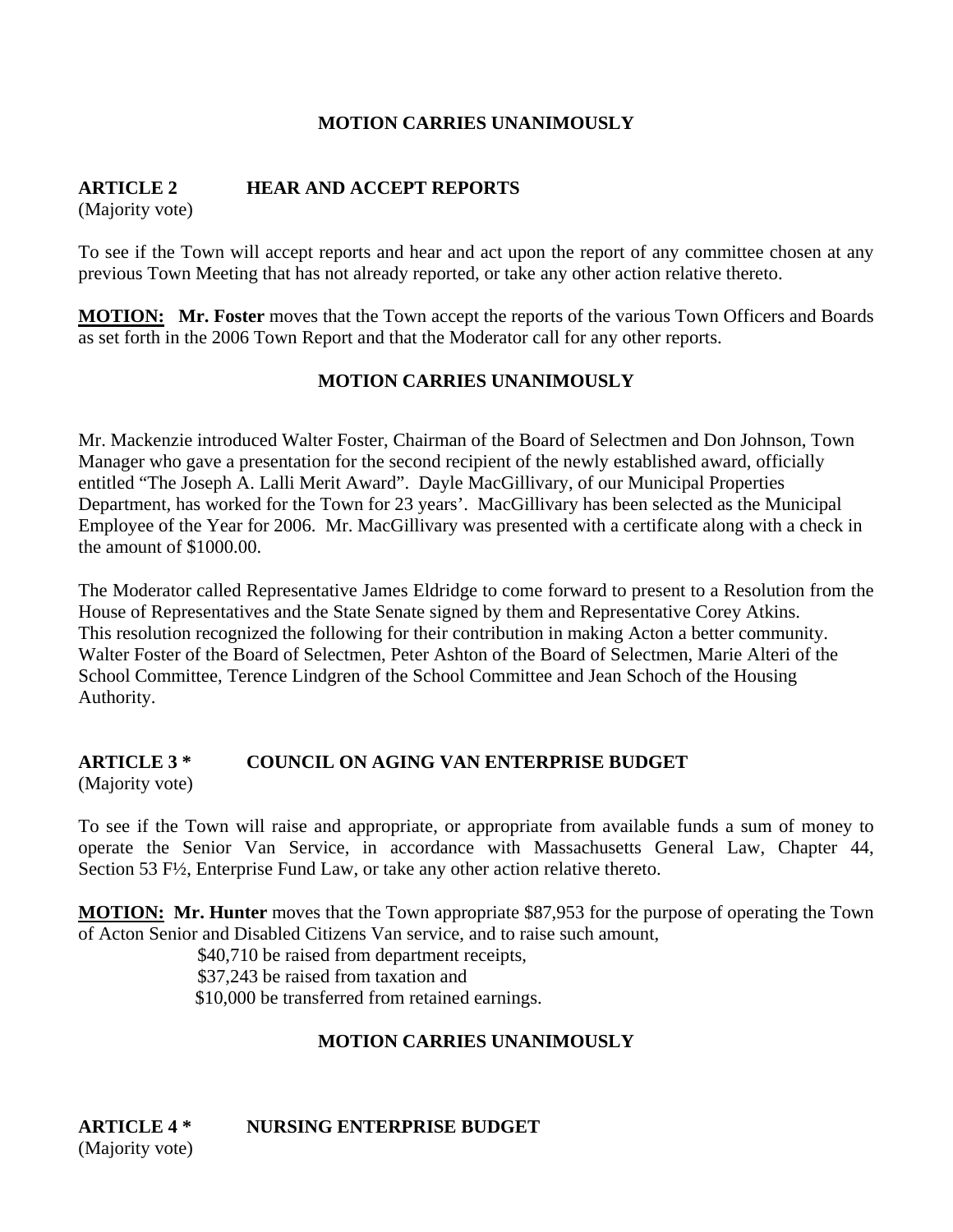To see if the Town will raise and appropriate, or appropriate from available funds a sum of money to provide Public Health and Visiting Nurse Services, in accordance with Massachusetts General Law, Chapter 44, Section 53F½, Enterprise Fund Law, or take any other action relative thereto.

**MOTION: Mr. Hunter** moves that the Town appropriate \$739,416 for the purpose of operating the Town of Acton Public Health Nursing Service, and to raise such amount,

\$739,416 be raised from department receipts.

#### **MOTION CARRIES UNANIMOUSLY**

# **ARTICLE 5 \* SEPTAGE DISPOSAL ENTERPRISE BUDGET**

(Majority vote)

To see if the Town will raise and appropriate, or appropriate from available funds a sum of money for the purpose of septage disposal, in accordance with Massachusetts General Law, Chapter 44, Section 53F½, Enterprise Fund Law, or take any other action relative thereto.

**MOTION: Mr. Magee** moves that the Town appropriate \$145,533 for the purpose of septage disposal, and to raise such amount,

\$145,533 be raised from department receipts.

## **MOTION CARRIES UNANIMOUSLY**

## **ARTICLE 6 \* SEWER ENTERPRISE BUDGET**

(Majority vote)

To see if the Town will raise and appropriate, or appropriate from available funds a sum of money for the purpose of operating and maintaining a sewer collection and treatment facility, in accordance with Massachusetts General Law, Chapter 44, Section 53F½, Enterprise Fund Law, or take any other action relative thereto.

#### **Held from consent**

**MOTION: Mr. Magee** moves that the Town appropriate \$1,583,399 for the purpose of operating the sewer system, and to raise such amount,

\$1,583,399 be raised from department receipts.

## **MOTION CARRIES UNANIMOUSLY**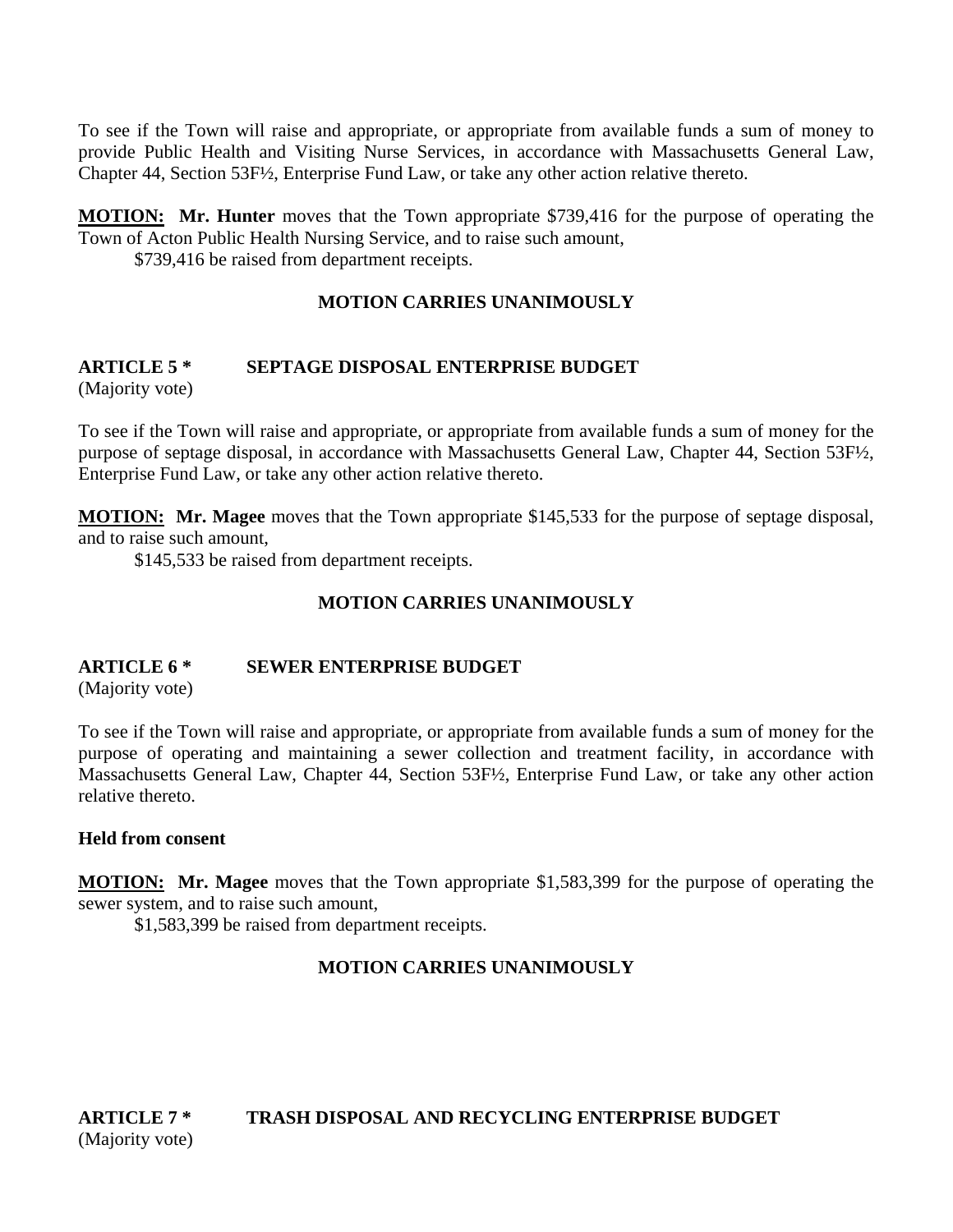To see if the Town will raise and appropriate, or appropriate from available funds, a sum of money for the purpose of solid waste disposal and recycling in accordance with Massachusetts General Law, Chapter 44, Section 53F½, Enterprise Fund Law, or take any other action relative thereto.

**MOTION: Mr. Ashton** moves that the Town appropriate \$586,844 for the purpose of solid waste disposal, and to raise such amount,

\$586,844 be raised from department receipts.

#### **MOTION CARRIES UNANIMOUSLY**

# **ARTICLE 8 \* SELF-FUNDING PROGRAMS (REVOLVING FUNDS)**

(Majority vote)

To see if the Town will vote, pursuant to Massachusetts General Law, Chapter 44, Section 53E½ to continue revolving funds for the Local School System, to be expended by the Superintendent of Schools; and for the Historic District Commission, Building Department, Sealer of Weights and Measures, Health Inspectional Services, Ambulance Fees and Fire Department Fire Alarm Network, to be expended by the Town Manager, as noted below:

|                                                                                                                                     | FY08 Estimated | FY08 Authorized |
|-------------------------------------------------------------------------------------------------------------------------------------|----------------|-----------------|
| Fund                                                                                                                                | Revenue        | Expenditure     |
| <b>School Department</b>                                                                                                            |                |                 |
| Douglas at Dawn/Dusk                                                                                                                | \$176,750      | \$176,750       |
| <b>Gates Amazing Programs</b>                                                                                                       | \$36,500       | \$36,500        |
| Merriam Mornings/Afternoons/Summer                                                                                                  | \$204,800      | \$204,800       |
| <b>Historic District Commission</b>                                                                                                 | \$600          | \$600           |
| <b>Building Department</b>                                                                                                          | \$166,559      | \$166,559       |
| Includes fees for Microfilming, Electrical Permits,<br>Plumbing Permits, Gas Permits, Sign Licenses and<br>Periodic Inspection Fees |                |                 |
| <b>Sealer of Weights and Measures</b>                                                                                               | \$10,955       | \$10,955        |
| Health Department +                                                                                                                 |                |                 |
| Food Service Inspections                                                                                                            | \$30,115       | \$42,615        |
| Hazardous Materials Inspections                                                                                                     | \$53,300       | \$65,800        |
| <b>Fire Department</b>                                                                                                              |                |                 |
| <b>Fire Alarm Network</b>                                                                                                           | \$52,294       | \$52,294        |
| <b>Ambulance Fees</b>                                                                                                               | \$300,000      | \$50,000        |

, or take any other action relative thereto.

**MOTION: Mr. Ashton** moves that the revolving funds for the Local School System, Historic District Commission, Building Department, Sealer of Weights and Measures, Health Department, and Fire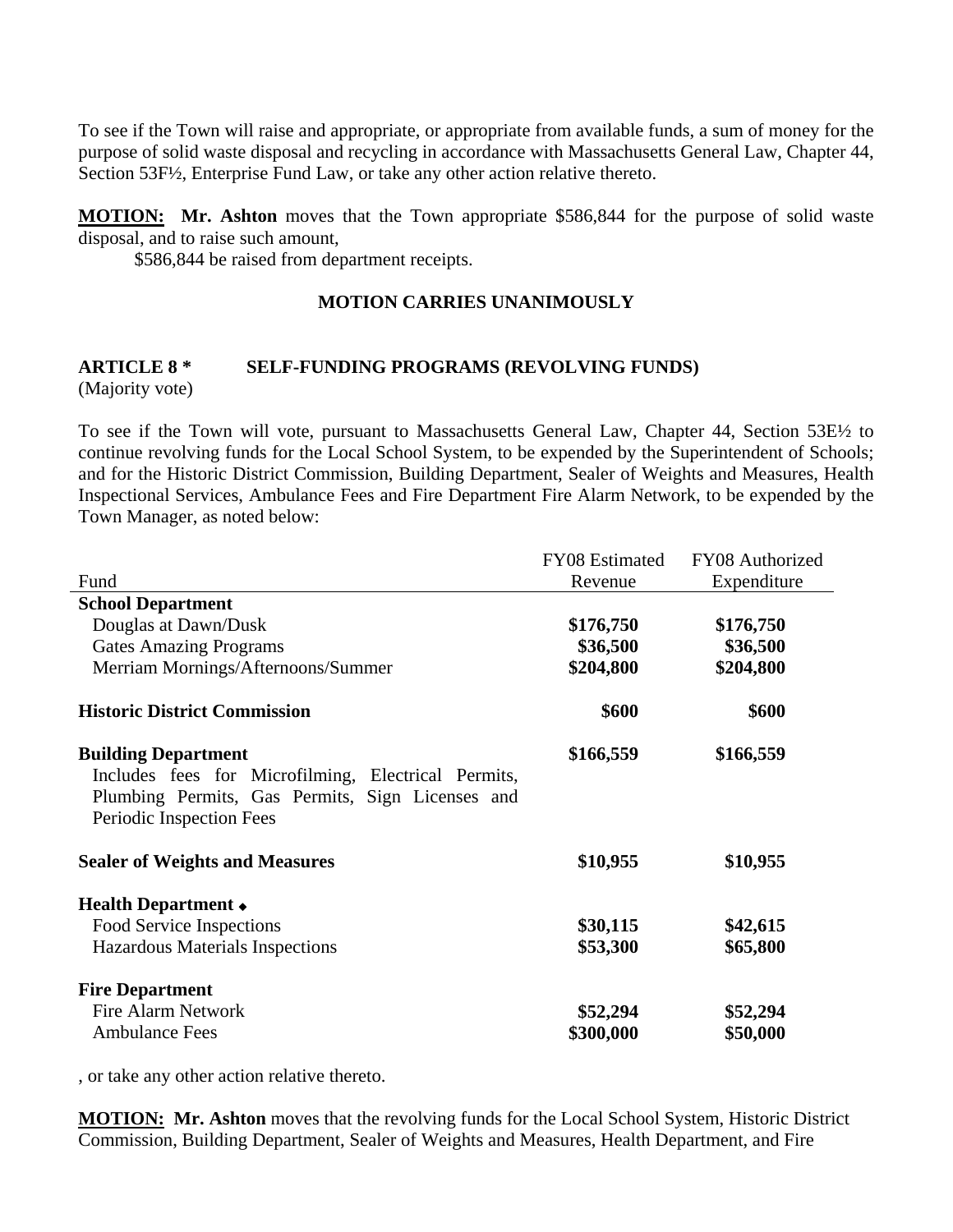Department be continued for fiscal year 2008 in the amounts and for the purposes set forth in the expense column of this Article.

### **MOTION CARRIES UNANIMOUSLY**

# **ARTICLE 9 \* HIGHWAY REIMBURSEMENT PROGRAM (CHAPTER 90)**

(Majority vote)

To see if the Town will vote to raise and appropriate, or appropriate from available funds, a sum of money for highway improvements under the authority of Massachusetts General Law, Chapter 90, and any other applicable laws, or take any other action relative thereto.

**MOTION: Mr. Foster** moves that the Town Manager be authorized to accept Highway funds from all sources and such funds are hereby appropriated for highway purposes.

## **MOTION CARRIES UNANIMOUSLY**

## **ARTICLE 10 \* INSURANCE PROCEEDS**

(Majority vote)

To see if the Town will vote to appropriate the proceeds of any insurance policy reimbursements of costs incurred as a result of any covered loss, including without limitation any liability insurance, property insurance, casualty insurance, workers' compensation insurance, health insurance, disability insurance, automobile insurance, police and fire injury and medical costs, and any other insurance of any name and nature whatsoever, or take any other action relative thereto.

**MOTION:** Mr. Hunter moves that the Town Manager be authorized to accept insurance proceeds of any name and nature whatsoever from all sources and such funds are hereby appropriated.

## **MOTION CARRIES UNANIMOUSLY**

## **ARTICLE 11 \* GIFTS OR GRANTS**

(Majority vote)

To see if the Town will vote to appropriate the proceeds of any gifts or grants accepted pursuant to Massachusetts General Law, Chapter 44, Section 53A, and any interest thereon, for the stated purposes of the gifts or grants, or take any other action relative thereto.

**MOTION: Ms. Rosenzweig** moves that the proceeds of any gifts or grants from any source accepted pursuant to Massachusetts General Law, Chapter 44, Section 53A, and any interest thereon, are hereby appropriated for the stated purposes of the gifts or grants, and may be expended with the approval of the Board of Selectmen or otherwise as stated in Section 53A.

# **MOTION CARRIES UNANIMOUSLY ARTICLE 12 \* FEDERAL AND STATE REIMBURSEMENT AID**

(Majority vote)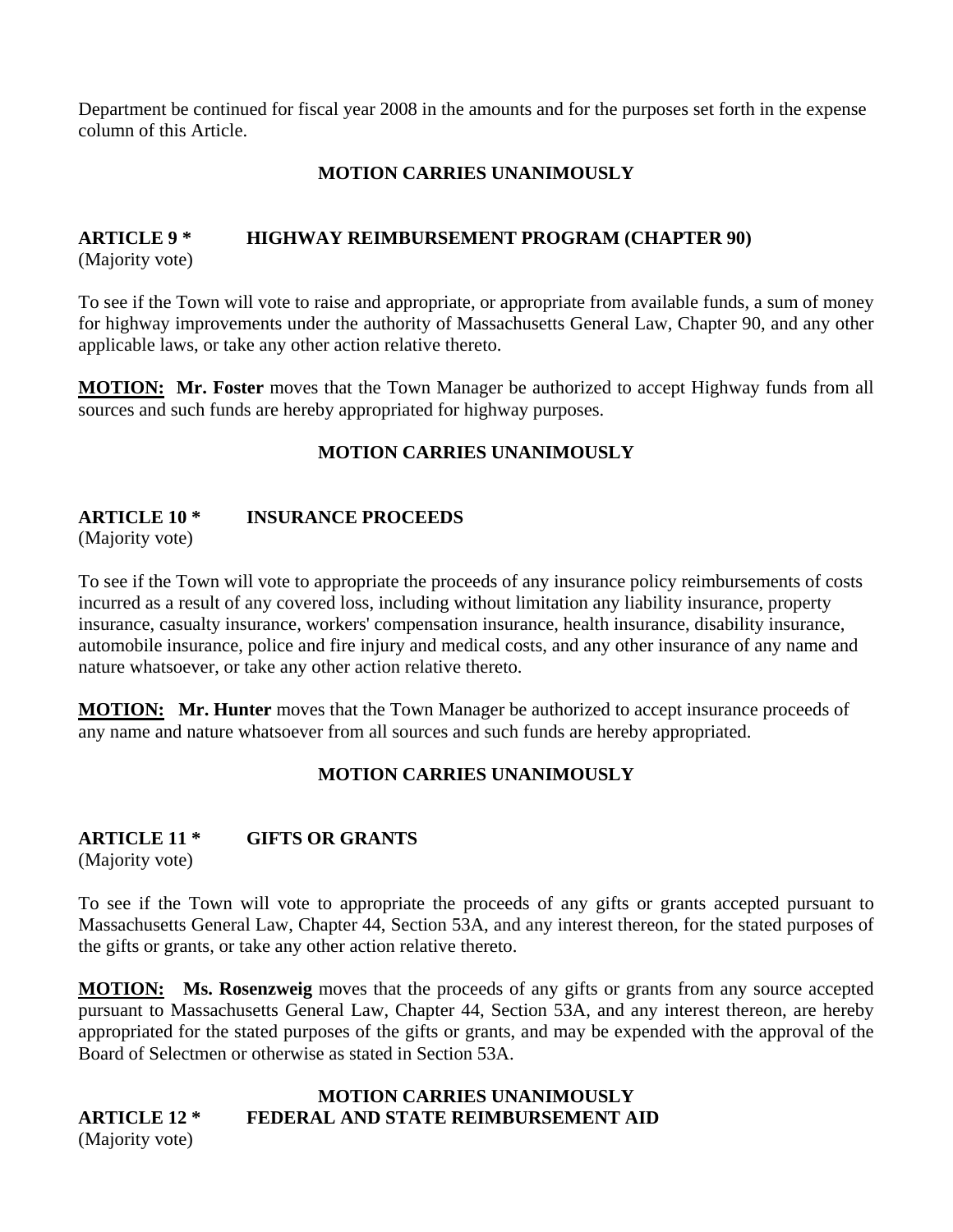To see if the Town will vote to appropriate any Federal Government and State Government reimbursement for costs incurred as a result of any declared emergencies or other occurrence, or take any other action relative thereto.

**MOTION: Mr. Hunter** moves that the Town Manager be authorized to accept federal and state reimbursement funds from all sources and that such funds are hereby appropriated for the purposes outlined by such reimbursement.

#### **MOTION CARRIES UNANIMOUSLY**

## **ARTICLE 13 \* PERFORMANCE BONDS**

(Majority vote)

To see if the Town will vote to appropriate the proceeds of any performance bonds for the purposes stated in said bonds available as a result of any default, non-performance or other covered conditions, or take any other action relative thereto.

**MOTION: Mr. Hunter** moves that the Town appropriate the proceeds of any performance bonds, for the purposes stated in said bonds, available as a result of any default, non-performance or other covered conditions.

#### **MOTION CARRIES UNANIMOUSLY**

## **ARTICLE 14 \* SALE OF FORECLOSED PROPERTIES**

(Majority vote)

To see if the Town will vote to authorize the Board of Selectmen to dispose of foreclosed properties acquired by the Town for nonpayment of taxes in accordance with the provisions of Massachusetts General Laws, or take any other action relative thereto.

**MOTION: Ms. Rosenzweig** moves in the words of the Article.

#### **MOTION CARRIES UNANIMOUSLY**

#### **ARTICLE 15 \* ELDERLY TAX RELIEF**  (Majority vote) **REAUTHORIZE CHAPTER 73 OF THE ACTS OF 1986**

To see if the Town will vote to continue to accept the provisions of Chapter 73 of the Acts of 1986, as amended by Chapter 126 of the Acts of 1988, providing for a 100% increase in certain property tax exemptions, or take any other action relative thereto.

**MOTION: Mr. Ashton** moves that the Town continue to accept the provisions of Chapter 73 of the Acts of 1986, as amended by Chapter 126 of the Acts of 1988, providing for a 100% increase in certain property tax exemptions.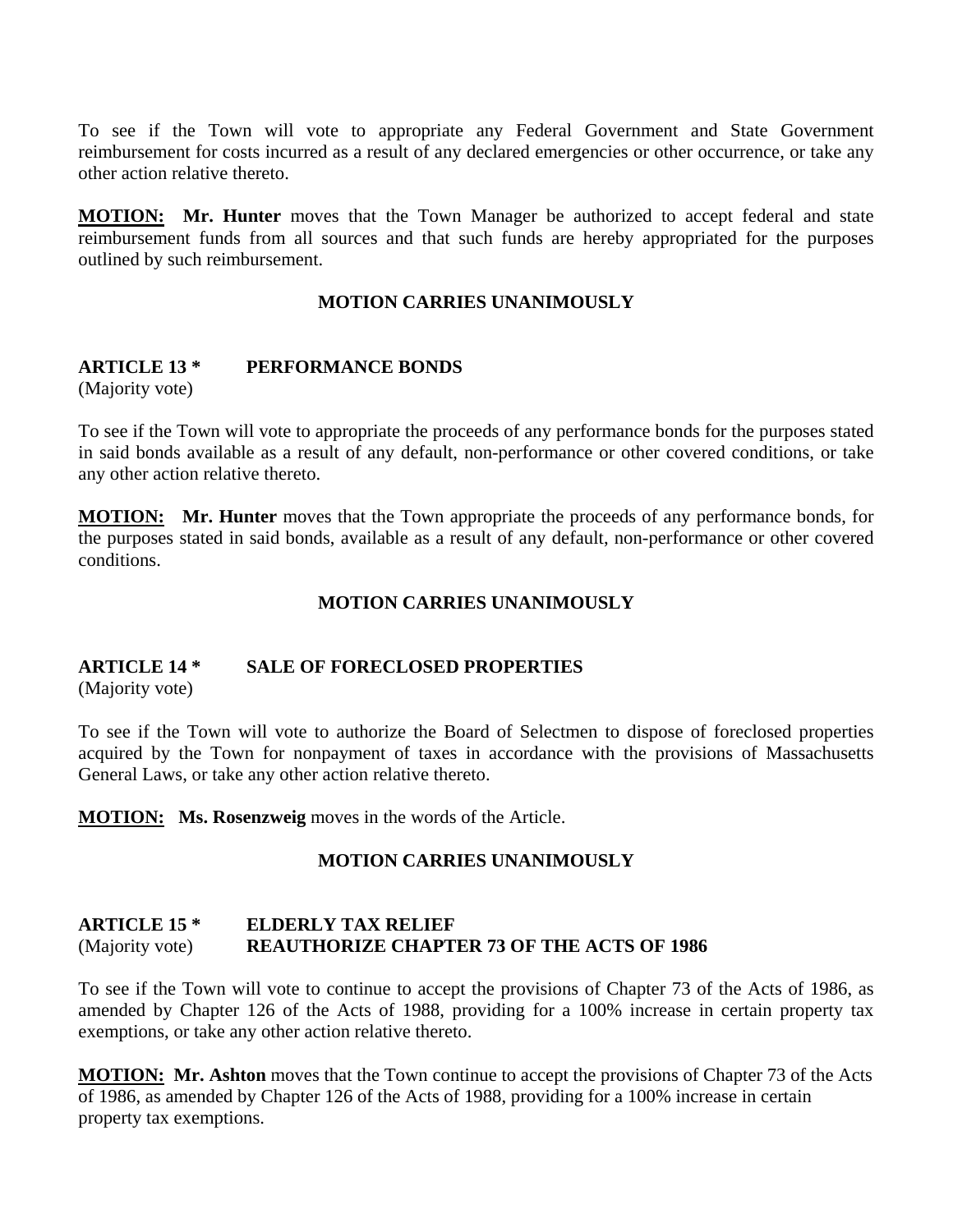#### **MOTION CARRIES UNANIMOUSLY**

#### **ARTICLE 16 \* ESTABLISH POLICE CRUISER REVOLVING FUND** (Majority vote)

To see if the Town will vote, pursuant to Massachusetts General Law, Chapter 44, Section 53E½ to establish a revolving fund for the replacement of police cruisers.

**MOTION: Mr. Hunter** moves that the Town establish a revolving fund for the Police Department to replace police cruisers.

#### **MOTION CARRIES UNANIMOUSLY**

# **ARTICLE 17 \* ACCEPT CHAPTER 79 OF THE ACTS OF 2006**

(Majority vote)

To see if the Town will vote to accept Chapter 79 of the Acts of 2006 for all types of adjudicatory hearings conducted by any municipal board, committee or commission of the Town, or take any other action relative thereto.

**MOTION: Mr. Hunter** moves that the Town accept Chapter 79 of the Acts of 2006 for all types of adjudicatory hearings conducted by any municipal board, committee or commission of the Town.

## **MOTION CARRIES UNANIMOUSLY**

#### **ARTICLE 18 BUDGET TRANSFER**

(Majority vote)

To see if the Town will vote to appropriate from available funds a sum money, or take any other action relative thereto.

**MOTION: Mr. Foster** moves that the Town take no action on this Article.

## **MOTION CARRIES UNANIMOUSLY**

## **ARTICLE 19 \* TOWN BOARD SUPPORT**  (Majority vote) **ACTON-BOXBOROUGH CULTURAL COUNCIL**

To see if the Town will raise and appropriate, or appropriate from available funds, the sum of \$2,000, or any other sum, to be expended by the Town Manager for the ongoing expenses of the Acton-Boxborough Cultural Council for programs in Acton, or take any other action relative thereto.

**MOTION: Mr. Foster** moves that the Town raise and appropriate \$2,000 for the ongoing expenses of the Acton-Boxborough Cultural Council.

#### **MOTION CARRIES UNANIMOUSLY**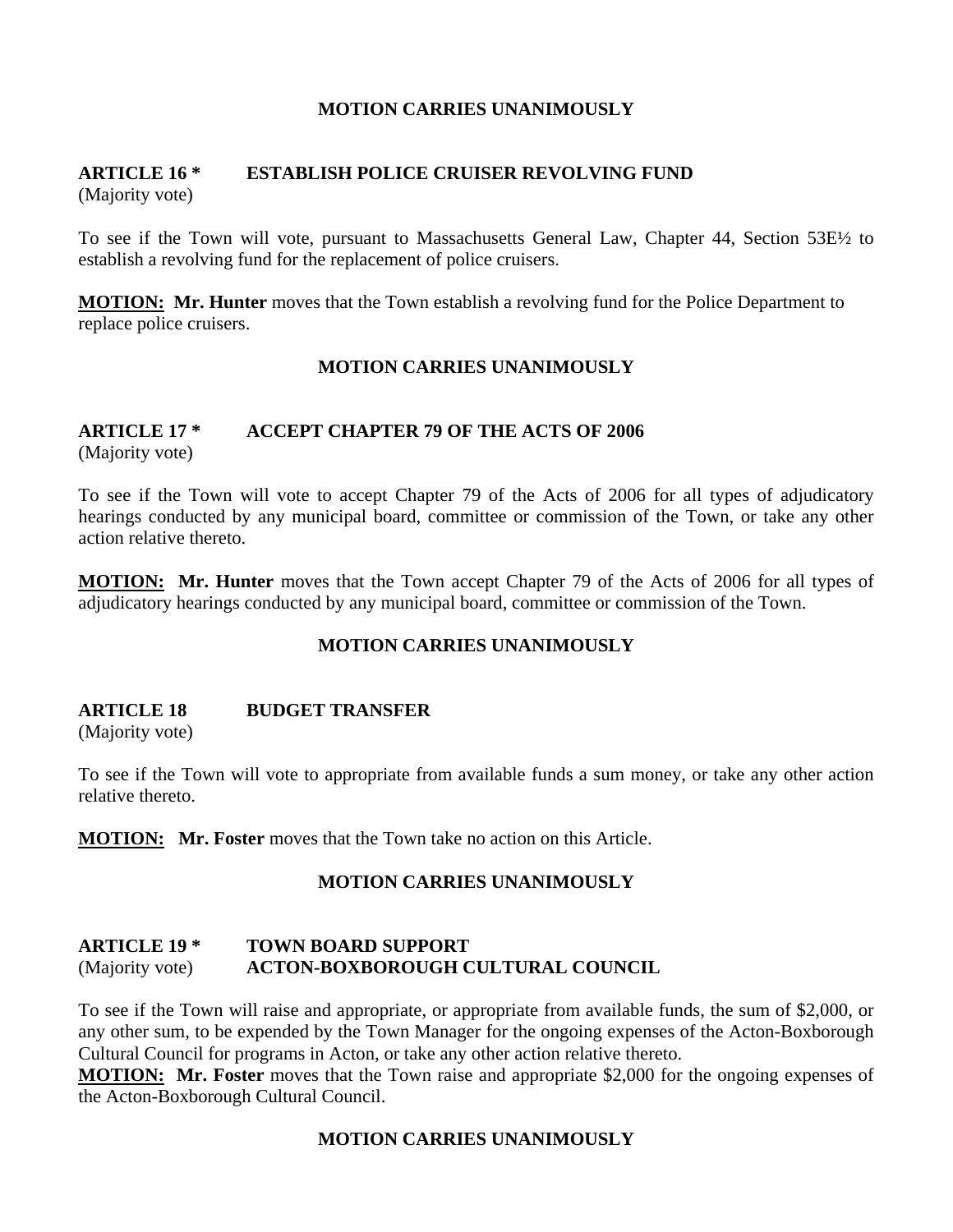## **ARTICLE 20 TOWN OPERATING BUDGET**

(Majority vote)

To see if the Town will raise and appropriate, or appropriate from available funds, a sum of money to defray the necessary expenses of the departments, offices and boards of the Town, exclusive of the school budgets, or take any other action relative thereto.

**MOTION: Mr. Foster** moves that the Town appropriate \$24,019,554, to be expended by the Town Manager, for the purpose of funding the Municipal Budget for the period July 1, 2007 to June 30, 2008, and to raise such amount,

**\$** 23,473,554 be raised and appropriated,

- \$494,000 be transferred from Free Cash and
- \$ 52,000 be transferred from Cemetery Trust funds for Cemetery use,

and that the Town Manager be authorized to sell, trade or dispose of vehicles and equipment being replaced and to expend any proceeds so received.

## **MOTION CARRIES UNANIMOUSLY**

## **ARTICLE 21 CAPITAL IMPROVEMENTS**

(Majority vote)

To see if the Town will raise and appropriate, or appropriate from available funds, a sum of money to be expended by the Town Manager for the replacement or improvement of facilities and equipment as listed below:

| А.             | Sidewalks                                                          | \$199,000 |
|----------------|--------------------------------------------------------------------|-----------|
| <b>B.</b>      | <b>Morrison Farm Facility Improvements</b>                         | \$50,000  |
| $\mathbf{C}$ . | <b>Self-Contained Breathing Apparatus</b>                          | \$31,000  |
| D.             | Hayward Road and Main Street Traffic Signal Design                 | \$130,000 |
| E.             | Senior Center Feasibility Study for Building and Parking Expansion | \$25,000  |
| F.             | Replace Front-End Loader                                           | \$136,500 |
| G.             | <b>Master Plan</b>                                                 | \$180,000 |
| H.             | Replace Truck 108                                                  | \$36,000  |
| I.             | Replace Mechanics' Truck                                           | \$40,000  |
|                | <b>Total</b>                                                       | \$827,500 |

, or take any other action relative thereto.

**MOTION: Mr. Foster** moves that the Town appropriate \$737,500 to be expended by the Town Manager in the amounts and for the purposes set forth in this article, except that the amount appropriated under Part D be reduced to \$40,000, and to raise such amount, \$737,500 be raised and appropriated, and that the Town Manager be authorized to sell, trade or dispose of vehicles and equipment being replaced and to expend any proceeds so received.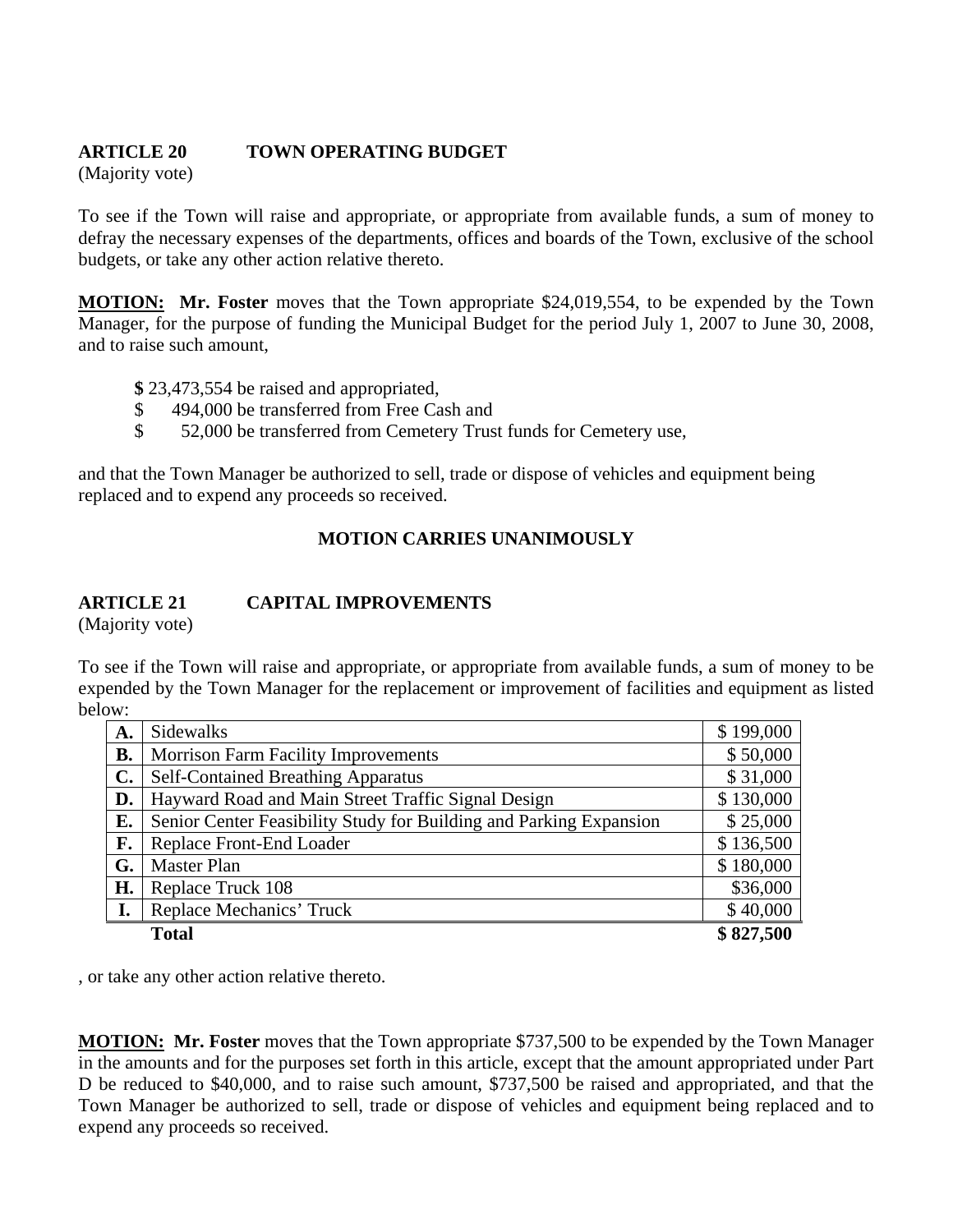**MOTION TO AMEND Mr. Kadlec** moves to Amend motion by deleting G. Master Plan by eliminating 180,000 new total 557,000

#### **MOTION TO AMEND LOST**

### **ORIGINAL MOTION CARRIES UNANIMOUSLY**

#### **ARTICLE 22 CAPITAL IMPROVEMENTS**

(Two-thirds vote)

To see if the Town will raise and appropriate, appropriate from available funds or borrow a sum of money, to be expended by the Town Manager for the purchase, replacement or improvement of facilities and equipment as listed below, including related incidental costs, or take any other action relative thereto.

|    | North Acton Fire Station Design | \$448,000 |
|----|---------------------------------|-----------|
| В. | Geographic Information System   | \$300,000 |
|    | <b>Total</b>                    | \$748,000 |

#### **MOTION:**

#### **Motion for Section A, Fire Station Design, a majority vote**:

**Mr. Hunter** moves that the Town raise and appropriate \$100,000 to be expended by the Town Manager for the purpose of funding management studies, architectural and engineering services, feasibility studies, preliminary design, and related services for the design of a new fire/EMS station in the northerly portion of Acton.

#### **MOTION CARRIES UNANIMOUSLY**

#### **Motion for Section B, GIS, a two-thirds vote:**

**Mr. Hunter** moves that the Town appropriate \$300,000 to be expended by the Town Manager for the purpose set forth in Part B of this Article including costs incidental and related thereto, and to raise such amount, the Treasurer, with the approval of the Selectmen, is authorized to borrow \$300,000 under Massachusetts General Law, Chapter 44, Section 7, Paragraph 29, as amended, and that the Town raise and appropriate \$75,000 for the payment of interest and underwriting costs on such borrowing in Fiscal Year 2008.

#### **MOTION CARRIES DECLARED 2/3 BY MODERATOR\***

\*TOWN OF ACTON HAS EXCEPTED MGL CH 39 SEC 15 AT ITS ANNUAL TOWN MEETING APRIL 2001, ARTICLE 43 AND THE AMENDED BYLAW 5A WAS APPROVED BY THE ATTORNEY GENERAL ON AUG. 6, 2001. (THE TOWN MEETING MODERATOR IS NOT REQUIRED TO COUNT A 2/3 REQUIRED VOTE.)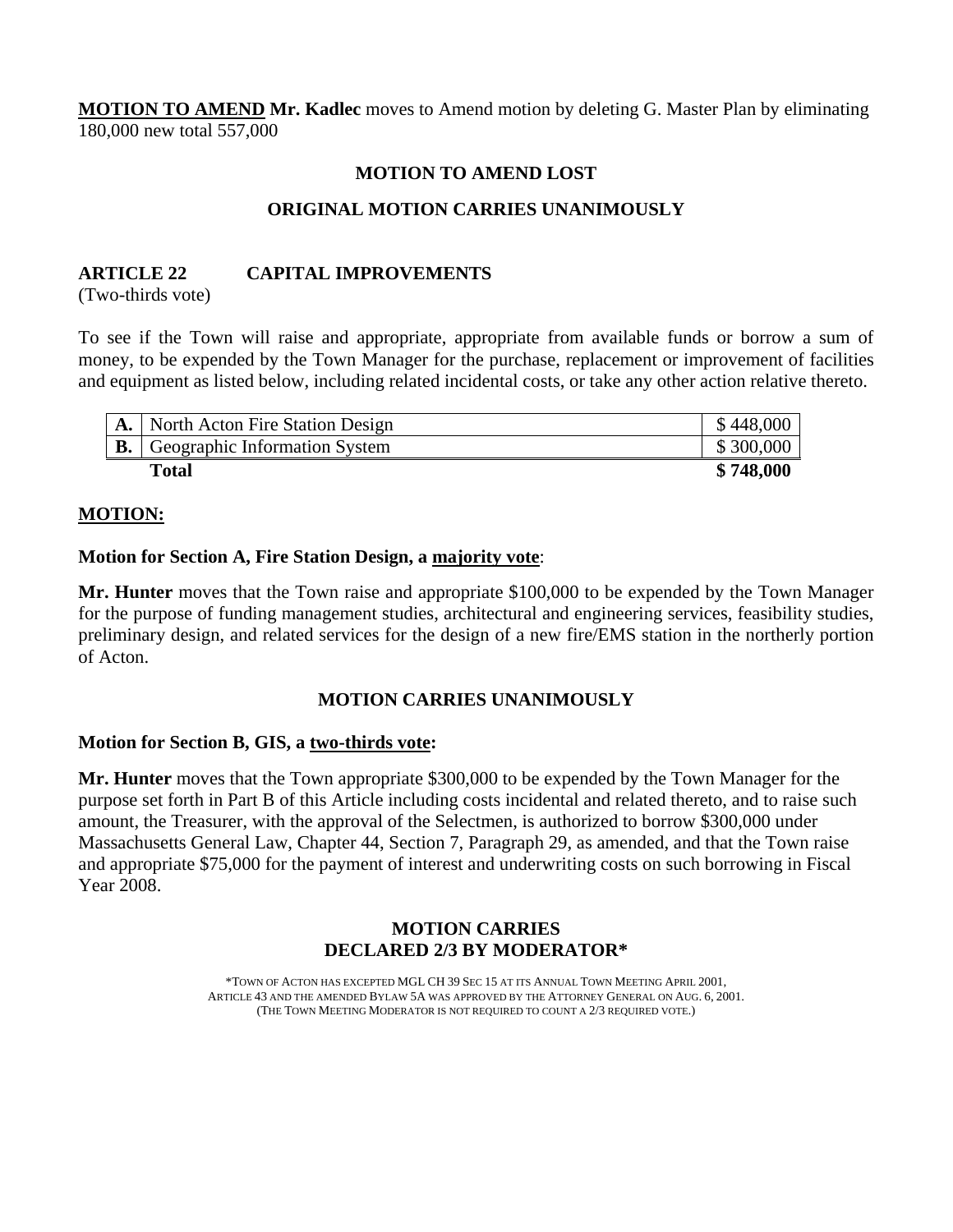#### **ARTICLE 23 WASTEWATER RAPID INFILTRATION BASINS**  (Two-thirds vote) **CAPACITY ASSESSMENT**

To see if the Town will raise and appropriate, or appropriate from available funds, a sum of money to defray the necessary expenses of a Rapid Infiltration Basin Capacity study, or take any other action relative thereto.

**MOTION: Mr. Magee** moves that the Town raise and appropriate \$25,100 to be expended by the Town Manager for the purpose set forth in the article.

#### **MOTION CARRIES DECLARED 2/3 BY MODERATOR\***

\*TOWN OF ACTON HAS EXCEPTED MGL CH 39 SEC 15 AT ITS ANNUAL TOWN MEETING APRIL 2001, ARTICLE 43 AND THE AMENDED BYLAW 5A WAS APPROVED BY THE ATTORNEY GENERAL ON AUG. 6, 2001. (THE TOWN MEETING MODERATOR IS NOT REQUIRED TO COUNT A 2/3 REQUIRED VOTE.)

## **ARTICLE 24 SEWER EXTENSIONS DESIGN BASIS REPORT**

(Two-thirds vote)

To see if the Town will raise and appropriate, or appropriate from available funds, a sum of money to defray the necessary expenses of a planning study to assess the potential costs of expanding sewers to specified High Priority Needs Areas identified by the Comprehensive Water Resources Management Plan, or take any other action relative thereto.

**MOTION: Mr. Magee** moves that the Town raise and appropriate \$34,500 to be expended by the Town Manager for the purpose set forth in the article.

## **MOTION CARRIES UNANIMOUSLY**

**MOTION TO ADJOURN: Mr. Foster** moves to adjourn the Annual Town Meeting at 11:02 PM until April 10, 2007 at the Acton-Boxborough Regional High School Auditorium at 7:00 PM.

## **MOTION CARRIES UNANIMOUSLY**

#### **April 10, 2007**

The Moderator, Mr. Mackenzie, called the meeting to order on Tuesday, April 10, 2007, at 7:11 PM.

Mr Mackenzie introduced Acton Memorial Library Trustee Frank Joyner who brought forward an award that the Library's Literary Committee won a 2006 Massachusetts Cultural Council Gold Star Award for Robert Creeley Award events. Robert Creeley was a nationally known poet who lived in West Acton from ages 4 to 15 and felt that his experiences here greatly influenced his writing. Now in its seventh year, the Creeley Award brings a well-known poet to Acton annually for a public reading and an informal gathering with high school students. The Creeley Award was nominated for a Gold Star Award by the Acton Boxborough Cultural Council. In 2006, local cultural councils in the state gave around 4000 grants; thirty were nominated for Gold Star Awards and twelve received them.

Mr. Mackenzie introduced Walter Foster, chair of the Board of Selectmen who then made a presentation to Peter Ashton for his many years of service to the Town as he steps down from the Board of Selectmen.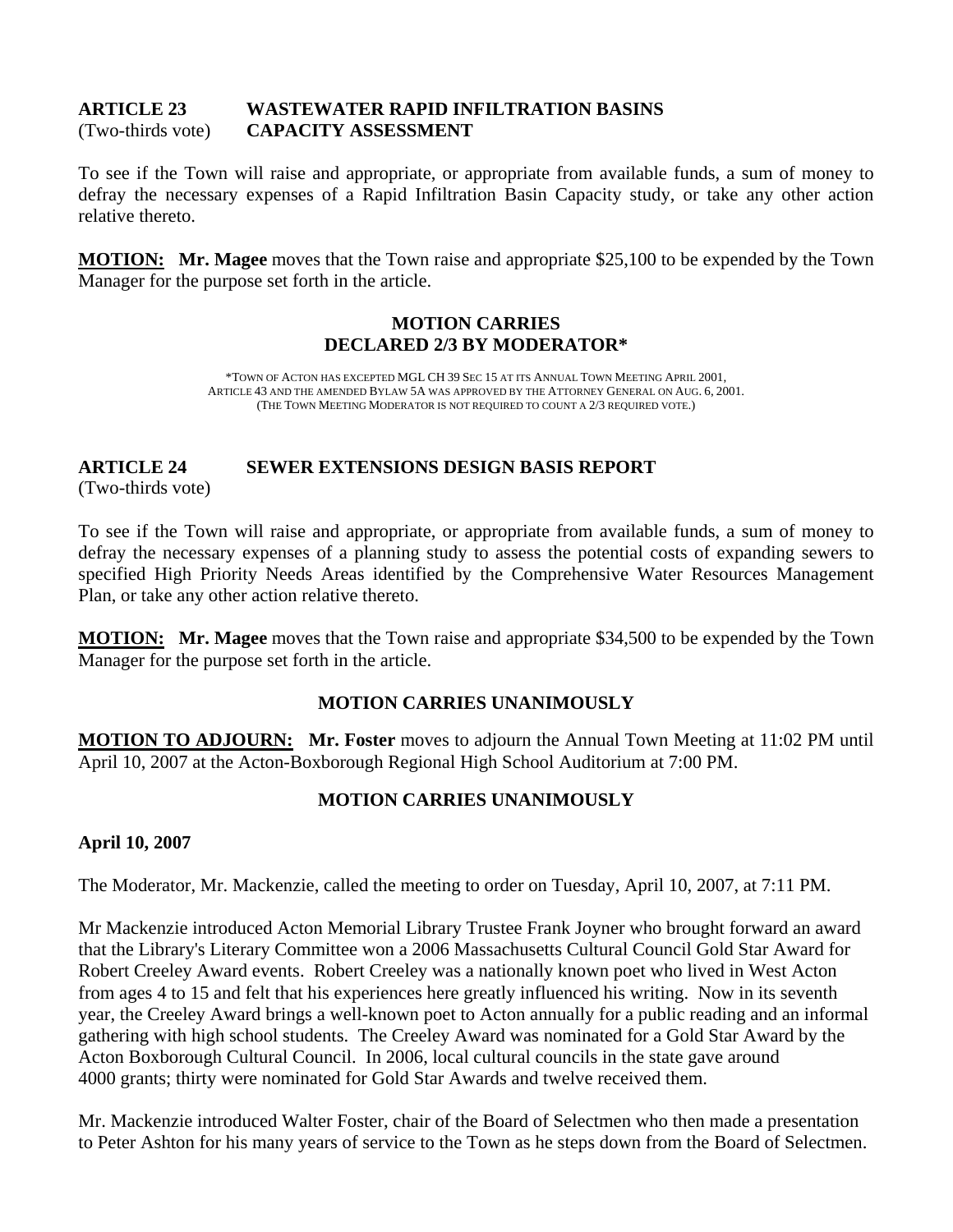Mr. Mackenzie introduced Mr Ashton who thanked Mr Foster for his service to the town as he steps off as Selectmen for the Town and presented him with an award.

Peter Ashton also recognized Mr Mackenzie for the 30 years of service as town moderator.

## **ARTICLE 25 PROPERTY ACQUISITION – 468 MAIN STREET**

(Two-thirds vote)

To see if the Town will authorize the Board of Selectmen to acquire by purchase, gift or eminent domain or otherwise and to accept the deed of a fee simple interest, on such terms and conditions as the Selectmen may determine, of the land, buildings and improvements located at and known as 468 Main Street, Acton, shown as Parcel 28 on Acton Assessors' Map F-3A and described in the deed recorded in the Middlesex South Registry of Deeds at Book 27302, Page 455, and further to see if the Town will raise, appropriate, transfer from available funds, or accept gifts for this purpose, or take any other action relative thereto.

**MOTION: Mr. Hunter** moves that the Town appropriate \$545,000 to be expended by the Town Manager for the acquisition by purchase or eminent domain, of a parcel of land with all buildings and improvements located at 468 Main Street for general municipal purposes including costs incidental and related thereto, said land consisting of approximately 43,130 square feet, as shown on the Acton Town Atlas Map F-3A, Parcel 28, and to raise such amount, the Treasurer, with the approval of the Selectmen, is authorized to borrow \$545,000 under Massachusetts General Law, Chapter 44, Section 7, Paragraph 3, as amended, and that the Town raise and appropriate \$54,500 for the payment of interest and underwriting costs on such borrowing in Fiscal Year 2008.

Motion to amend denied. Amendment beyond the scope of the article.

## **(2/3 MAJORITY) TELLER COUNT - FAVOR 218 - AGAINST - 87**

## **MOTION CARRIES 2/3 VOTE**

## **ARTICLE 26 PROPERTY ACQUISITION – QUARRY ROAD**

(Two-thirds vote)

To see if the Town will authorize the Board of Selectmen to acquire by purchase, gift or eminent domain or otherwise and to accept the deed of a fee simple interest, on such terms and conditions as the Selectmen may determine, of the land located on Quarry Road, Acton, shown as Parcel 25 on Acton Assessors' Map C5 and described in the deed recorded in the Middlesex South Registry of Deeds at Book 17362, Page 84, and further to see if the Town will raise, appropriate, transfer from available funds, or accept gifts for this purpose, or take any other action relative thereto.

**MOTION: Ms. Rosenzweig** moves that the Town raise and appropriate \$20,400 to be expended by the Town Manager for the acquisition by purchase, eminent domain, or otherwise of a parcel of land located off Quarry Road for general municipal purposes, said land consisting of approximately 3.5 acres, as shown on the Acton Town Atlas Map C5, Parcel 25.

## **MOTION CARRIES UNANIMOUSLY**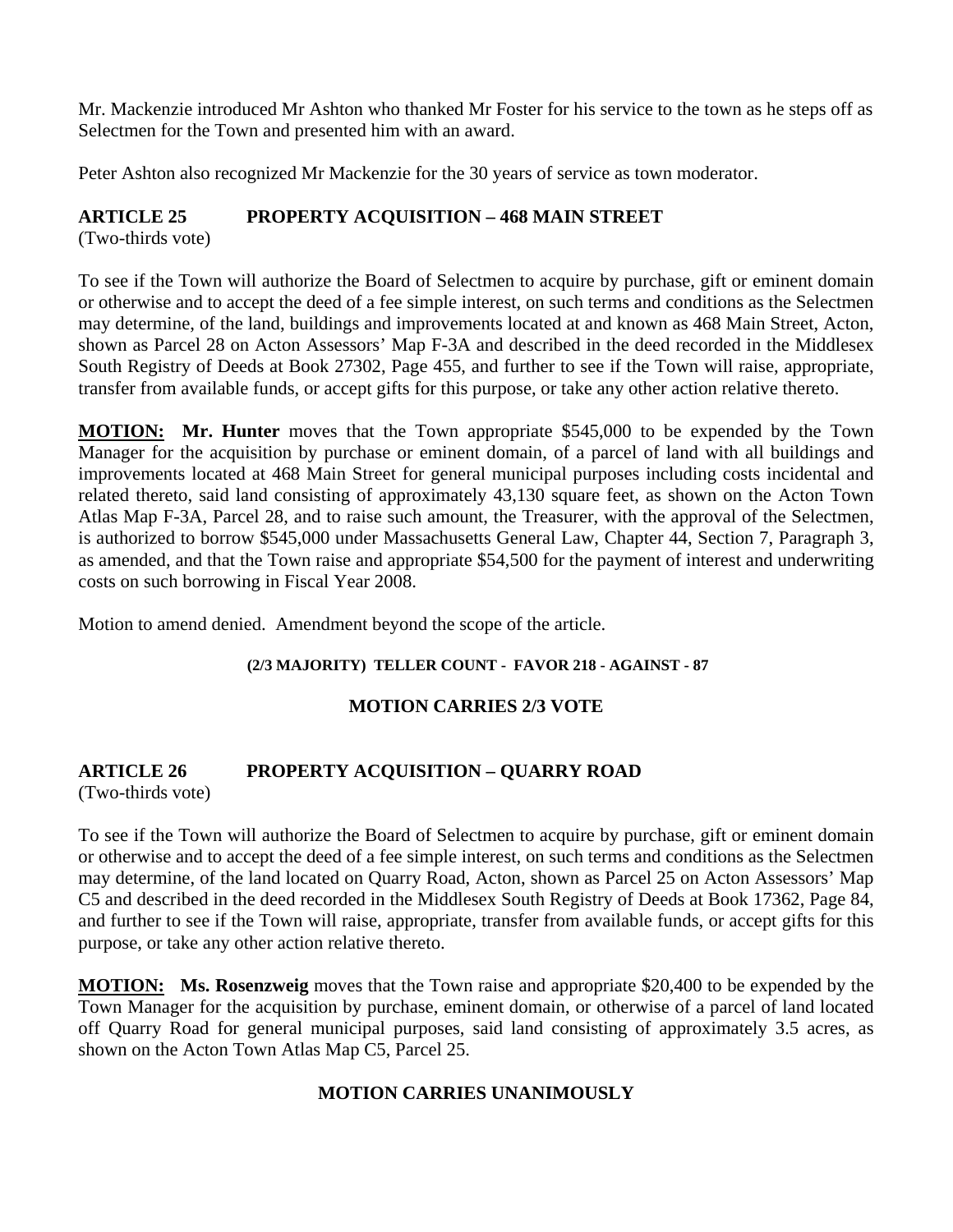## **ARTICLE 27 ACTON PUBLIC SCHOOLS BUDGET**

(Majority vote)

To see if the Town will raise and appropriate, or appropriate from available funds, a sum of money to defray the necessary expenses of the Acton Public School System, or take any other action relative thereto.

**MOTION: Mr. Ryder** moves that the Town appropriate \$23,309,773, to be expended by the Superintendent of Schools to fund the Acton Public School Budget for the period July 1, 2007 to June 30, 2008, and to raise such amount,

- \$22,846,966 be raised and appropriated and
- \$ 462,807 be transferred from Free Cash.

## **MOTION CARRIES**

# **ARTICLE 28 CAPITAL IMPROVEMENTS – MODULAR CLASSROOMS**

(Two-thirds vote)

To see if the Town will vote to appropriate a sum of money, to be expended at the direction of the School Committee, for the purpose of acquiring and installing modular classrooms at the Douglas Elementary School, and to pay other costs incidental and related thereto; to determine whether such appropriation shall be raised by taxation, by transfer of available funds, by borrowing or otherwise, or take any other action relative thereto.

**MOTION: Mr. Ryder** moves that the Town appropriate \$377,500 to be expended by the Superintendent of Schools for the purpose set forth in the Article, including costs incidental and related thereto; and to raise such amount, the Town Treasurer, with the approval of the Board of Selectmen, is authorized to borrow \$377,500 under Massachusetts General Law, Chapter 44, Section 7, Paragraph 9, as amended, and that the Town appropriate \$87,193 for the payment of interest and underwriting costs on such borrowing in Fiscal Year 2008; and to meet this appropriation \$87,193 be transferred from Free Cash.

## **MOTION CARRIES UNANIMOUSLY**

## **ARTICLE 29 CAPITAL IMPROVEMENTS – ACTON PUBLIC SCHOOLS**  (majority)

To see if the Town will vote to appropriate a sum of money, to be expended at the direction of the School Committee, for the purpose of making extraordinary repairs to the Conant, Douglas, and Gates Schools, including the purchase of equipment, architects' and engineers' fees and other costs incidental thereto; to determine whether such appropriation shall be raised by taxation, by transfer from available funds, by borrowing or otherwise, or take any other action relative thereto.

**MOTION: Mr. Ryder** moves that the Town take no action on this Article.

## **MOTION CARRIES UNANIMOUSLY**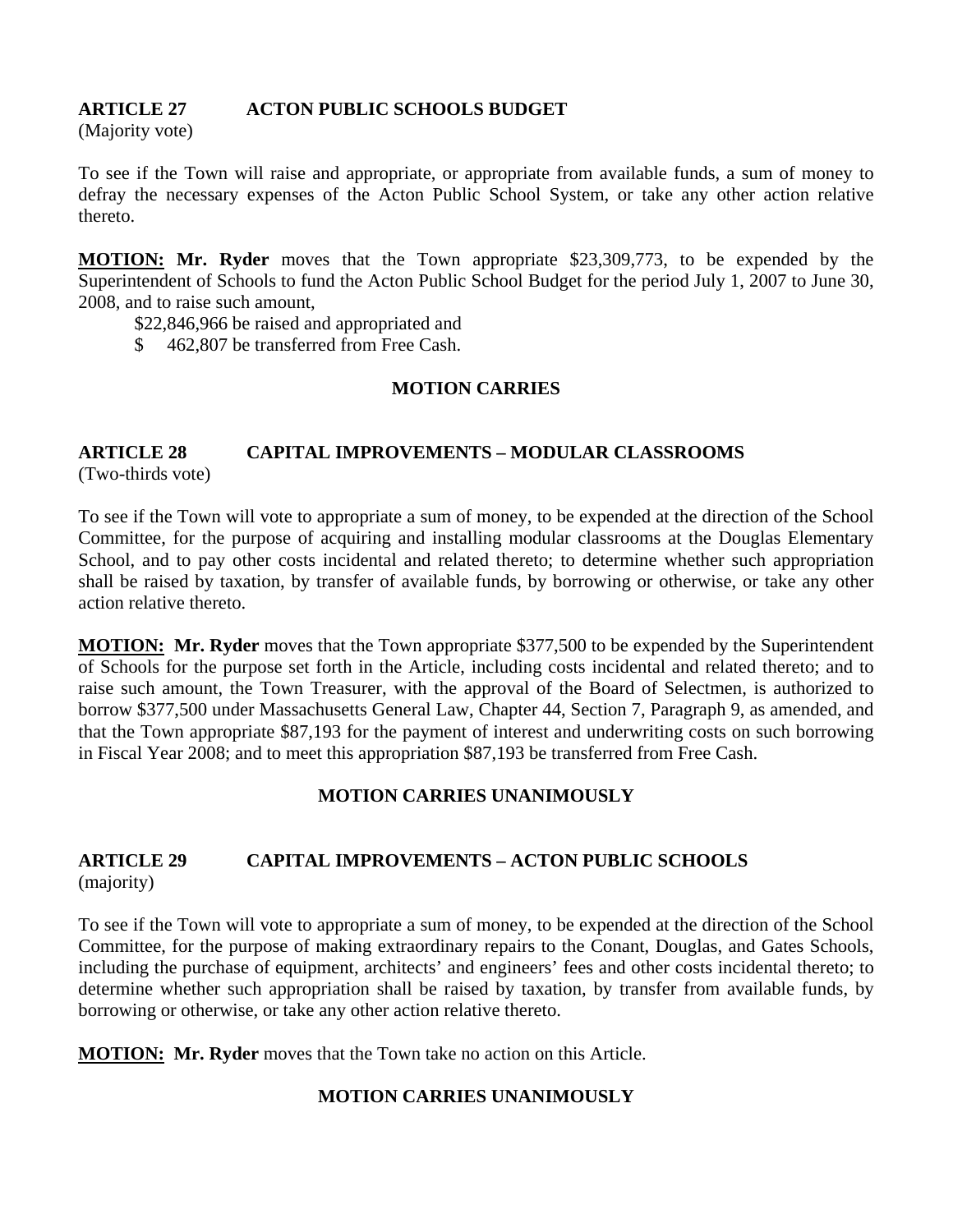#### **ARTICLE 30 ACTON-BOXBOROUGH REGIONAL SCHOOL DISTRICT ASSESSMENT**  (Majority vote)

To see if the Town will raise and appropriate, or appropriate from available funds, a sum of money to defray the necessary expenses of the Acton-Boxborough Regional School District, or take any other action relative thereto.

**MOTION: Mr. Coppolino** moves that the Town appropriate \$22,516,727 to fund the assessment of the Acton-Boxborough Regional School District for the period July 1, 2007 to June 30, 2008, and to raise such amount

\$21,966,727 be raised and appropriated,

\$ 550,000 be transferred from Free Cash

#### **MOTION CARRIES**

#### **ARTICLE 31 MINUTEMAN REGIONAL SCHOOL DISTRICT ASSESSMENT**  (Majority vote)

To see if the Town will raise and appropriate, or appropriate from available funds, a sum of money to defray the necessary expenses of the Minuteman Regional Vocational Technical School District, or take any other action relative thereto.

**MOTION: Mr. Olmstead** moves that the Town appropriate \$774,988 for the expenses of the Minuteman Regional Vocational Technical School District for the period of July 1, 2007 to June 30, 2008, and to raise such amount, \$774,988 be raised and appropriated.

## **MOTION CARRIES UNANIMOUSLY**

#### **ARTICLE 32 COMMUNITY PRESERVATION PROGRAM**  (Majority vote) **DIRECT APPROPRIATIONS FROM FUND BALANCE**

To see if the Town will vote to appropriate or to set aside for later appropriation, and to authorize the Board of Selectmen and the Town Manager to expend or set aside, from the FY 2006 Community Preservation Fund balance as set forth herein, the following amounts for community preservation purposes, with such expenditures to be subject to conditions to be specified in award letters from the Community Preservation Committee, with each item considered a separate appropriation:

| FY 2006 COMMUNITY PRESERVATION FUND BALANCE                         |                  |
|---------------------------------------------------------------------|------------------|
| FY 2006 Community Preservation Fund Revenues                        |                  |
| Community Preservation Fund Surcharge Collected in FY 2006          | 656,254.18<br>S. |
| State Community Preservation Trust Fund Receipt, October 2006       | 652,082.00<br>S. |
| <b>Other FY 2006 Community Preservation Fund Components</b>         |                  |
| Interest Earned FY 2006                                             | 58,502.20        |
| Recapture of unspent previous years' project appropriations (02/07) | 71,984.64        |
| Unencumbered FY 2005 Fund Balance                                   | 86,122.12        |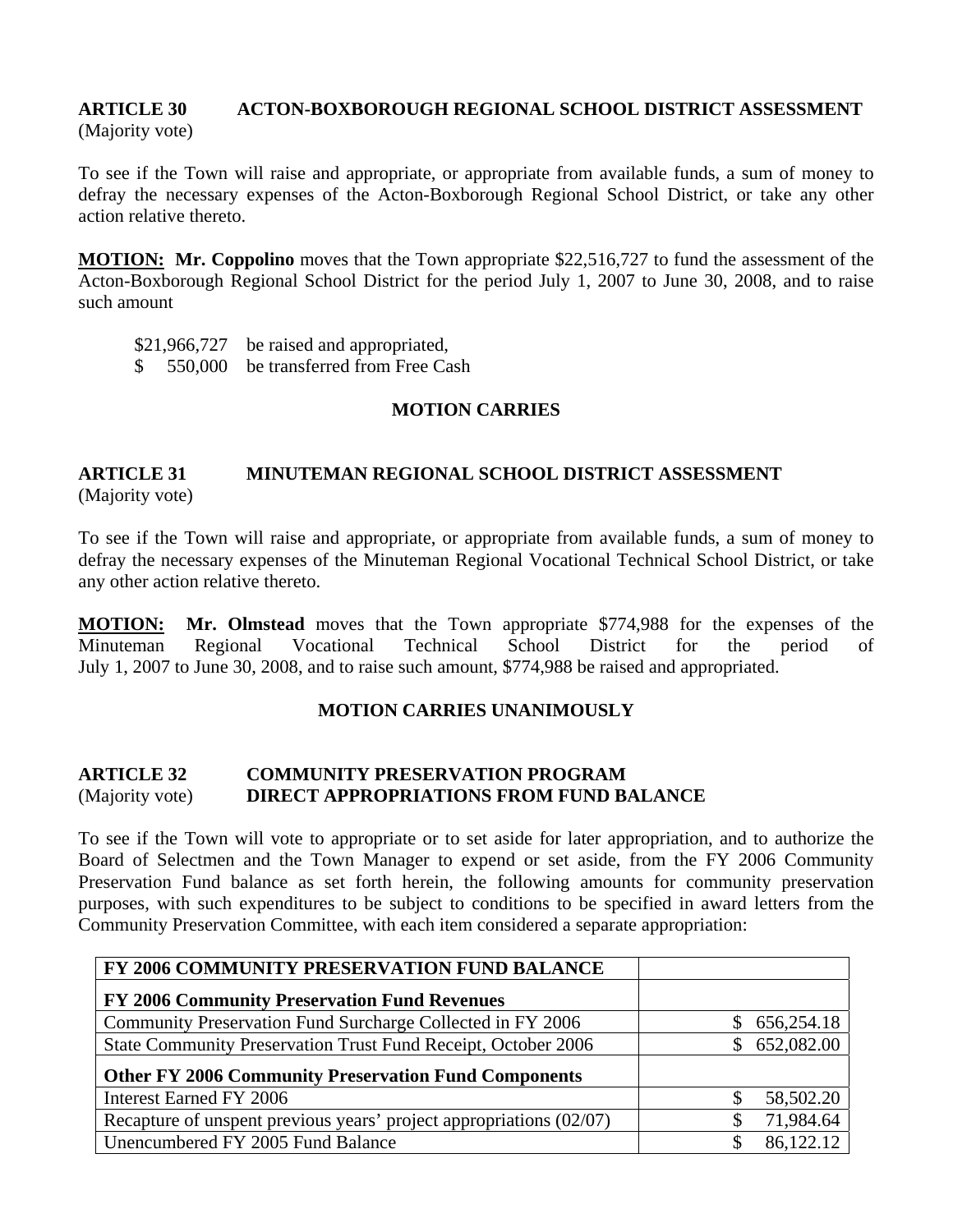| <b>Total - FY 2006 Community Preservation Fund Balance</b>               | \$1,524,945.14                        |
|--------------------------------------------------------------------------|---------------------------------------|
|                                                                          |                                       |
| <b>APPROPRIATIONS</b>                                                    |                                       |
| <b>Purpose</b>                                                           | <b>Recommended</b>                    |
|                                                                          | <b>Amounts</b>                        |
| <b>Set Aside Appropriations for</b>                                      |                                       |
| A. Acquisition, creation, and preservation of open space, and its        |                                       |
| rehabilitation and restoration                                           | 350,000.00<br>\$                      |
| B. Acquisition, preservation, rehabilitation and restoration of historic |                                       |
| resources                                                                | 55,334.00<br>\$                       |
| C. Acquisition, preservation, rehabilitation and restoration of historic |                                       |
| resources; compensates for under-spending in 2004                        | \$<br>4,130.00                        |
| <b>Spending Appropriations</b>                                           |                                       |
| D. Capital Fund, Acton Housing Authority                                 | \$<br>64,000.00                       |
| E. Support Services, Acton Housing Authority                             | 35,000.00                             |
| F. Community Housing Program Fund                                        | \$<br>170,000.00                      |
| G. Athletic Field Lighting                                               | $\mathcal{S}$<br>175,000.00           |
| H. Bruce Freeman Rail Trail Design                                       | \$<br>202,000.00                      |
| I. East Acton Village Green                                              | \$<br>70,000.00                       |
| J. Communitywide Archaeological Reconnaissance Survey                    | \$<br>35,000.00                       |
| K. Granite Street Marker Restoration                                     | $\boldsymbol{\mathsf{S}}$<br>5,500.00 |
| L. Groener Land Purchase at 191 Nagog Hill Road                          | \$<br>100,000.00                      |
| <b>Administrative Spending Appropriation</b>                             |                                       |
| M. A fund reimbursing the Town of Acton for administrative               | $\mathcal{S}$<br>65,416.00            |
| services and operating expenses provided in support of the               |                                       |
| <b>Community Preservation Committee</b>                                  |                                       |
|                                                                          |                                       |
| <b>Total Recommended Appropriations</b>                                  | \$1,331,380.00                        |
| Remaining FY 2006 fund balance                                           | \$193,565.14                          |

And, whereas Massachusetts General Law, Chapter 44B requires that the Town appropriate for spending, or set-aside for future spending, from the fund balance at least 10% for open space, 10% for historic preservation, and 10% for community housing.

And, whereas the recommended appropriations for open space, historic preservation, and community housing each meet or exceed 10% of the 2006 Community Preservation Fund revenues.

And, whereas Town Meeting may vote to delete or reduce any of the recommended amounts.

Therefore, in the event that recommended amounts are deleted or reduced, vote to appropriate as a setaside for future spending from the FY 2006 Community Preservation Fund Balance the minimum necessary amounts to allocate not less than 10% of the FY 2006 Community Preservation Fund revenues for open space (\$130,833.62), not less than 10% of the FY 2006 Community Preservation Fund revenues for historic preservation (\$130,833.62), not less than 10% of the FY 2006 Community Preservation Fund revenues (\$130,833.62) for community housing, and to set aside for future spending on historic preservation not less than \$4,130.00, which had been recaptured as unspent 2004 Community Preservation appropriations and closed to the Community Preservation Fund.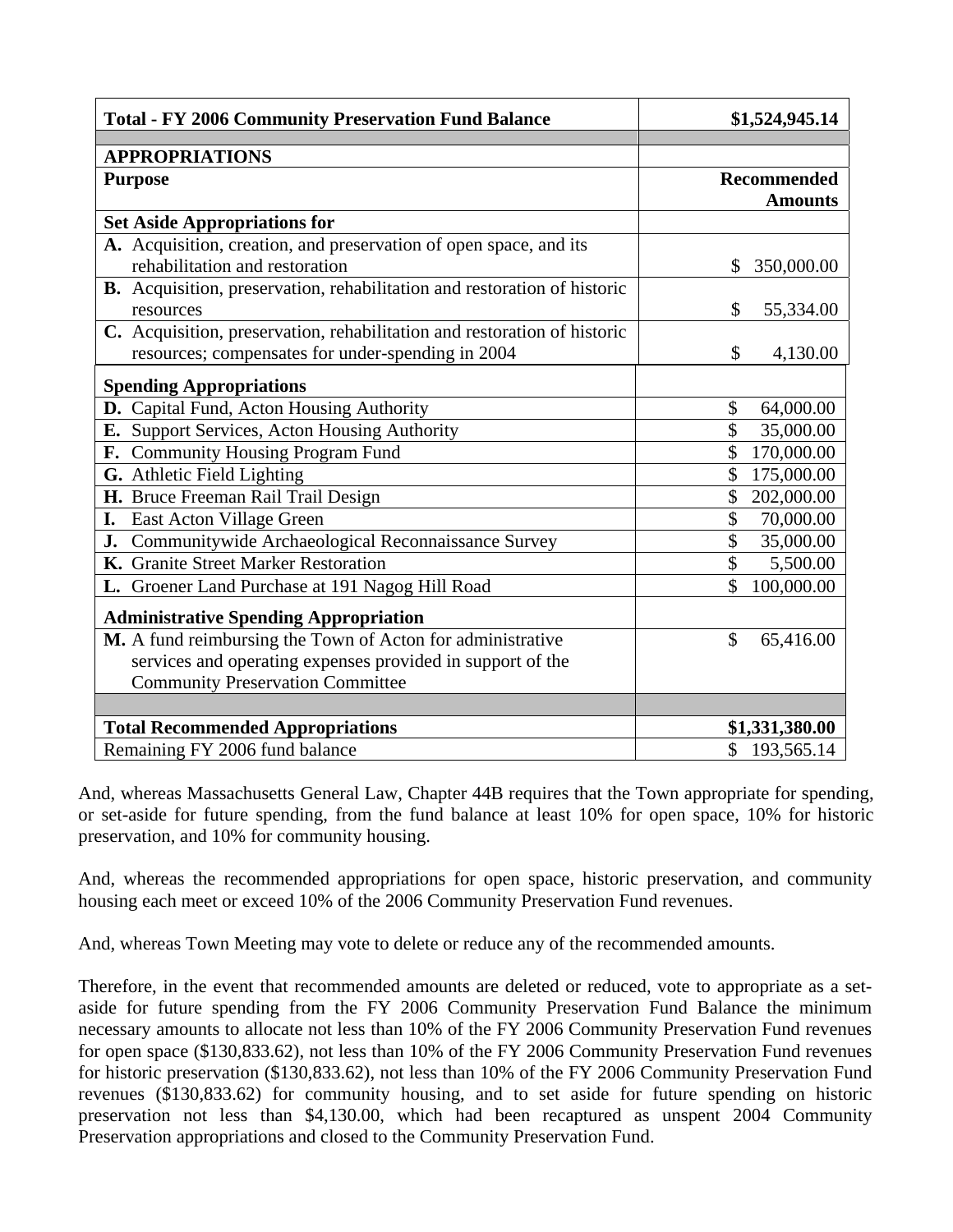, or take any other action relative thereto.

**MOTION: Ms. Coleman** moves that the Town appropriate or set aside for later appropriation, \$1,331,380, and to raise such amount, \$1,331,380 be transferred from the Community Preservation Fund and that the Town Manager be authorized to expend or set aside amounts as set forth in the Article and in compliance with conditions to be noted in the Community Preservation Committee's Award Letters.

#### **MOTION CARRIES UNANIMOUSLY**

#### **ARTICLE 33 INTER-MUNICIPAL AGREEMENT –**  (Majority Vote) **CENTRAL CAMPUS ATHLETIC FIELDS**

To see if the Town will authorize the Board of Selectmen and the Town Manager to enter into an Inter-Municipal Agreement pursuant to M.G.L. c. 40, § 4A, between the Town of Acton and the Acton-Boxborough Regional School District relative to use of certain fields and tennis courts at the Regional High School where new light poles and fixtures are to be installed with assistance from the Community Preservation Act Fund, which agreement shall be substantially in the form of the proposed Agreement as set forth below, shall specify the Town's maximum financial liability as \$175,000 from the Community Preservation Act Fund appropriated under Article 32 of the Warrant for this Town Meeting, and shall contain such further terms, conditions and modifications as the Board of Selectmen determine to be appropriate, or take any other action relative thereto.

#### **AGREEMENT – DRAFT, 3/4/07**

This Inter-Municipal Agreement (the "Agreement") is entered into pursuant to M.G.L. c. 40, § 4A, on the last day of execution below, by, between and among the **TOWN OF ACTON**, a municipal corporation, having its principal office at Town Hall, 472 Main Street, Acton MA 01720 (the "Town") and the **ACTON-BOXBOROUGH REGIONAL SCHOOL DISTRICT**, a regional school district created under M.G.L. c. 71, §§ 15, *et seq*., having its principal office at 16 Charter Road, Acton MA 01720 (the "District").

This Agreement is with respect to the financing and use of new athletic field lighting to be installed on land that is owned by the District and is located on the District's Central Campus, adjacent to the Acton-Boxborough Regional High School. The new athletic field lighting will be used to illuminate the varsity baseball field, the adjacent tennis courts and the so-called practice football field. Because these facilities are not currently lighted, their use is limited to daytime only and the District is seldom able to offer them to the Town for recreational and community use. The Town has a critical need for additional community recreational resources to serve its youth and adult populations. By lighting these facilities, the District and the Town will greatly expanded the resources available to provide these recreational opportunities to the community.

The new athletic field lighting will consist of galvanized poles attached to concrete bases, which will hold approximately 80 light fixtures. These fixtures will be used to illuminate the varsity baseball field and adjacent tennis courts and so-called practice football field. Protective netting will be hung between two poles to protect tennis players from batted baseballs that now fall into those courts unimpeded.

The District proposes to create new and expanded multi-use, recreation space at the varsity baseball field, including without limitation the following elements (the "Field Lighting Project"):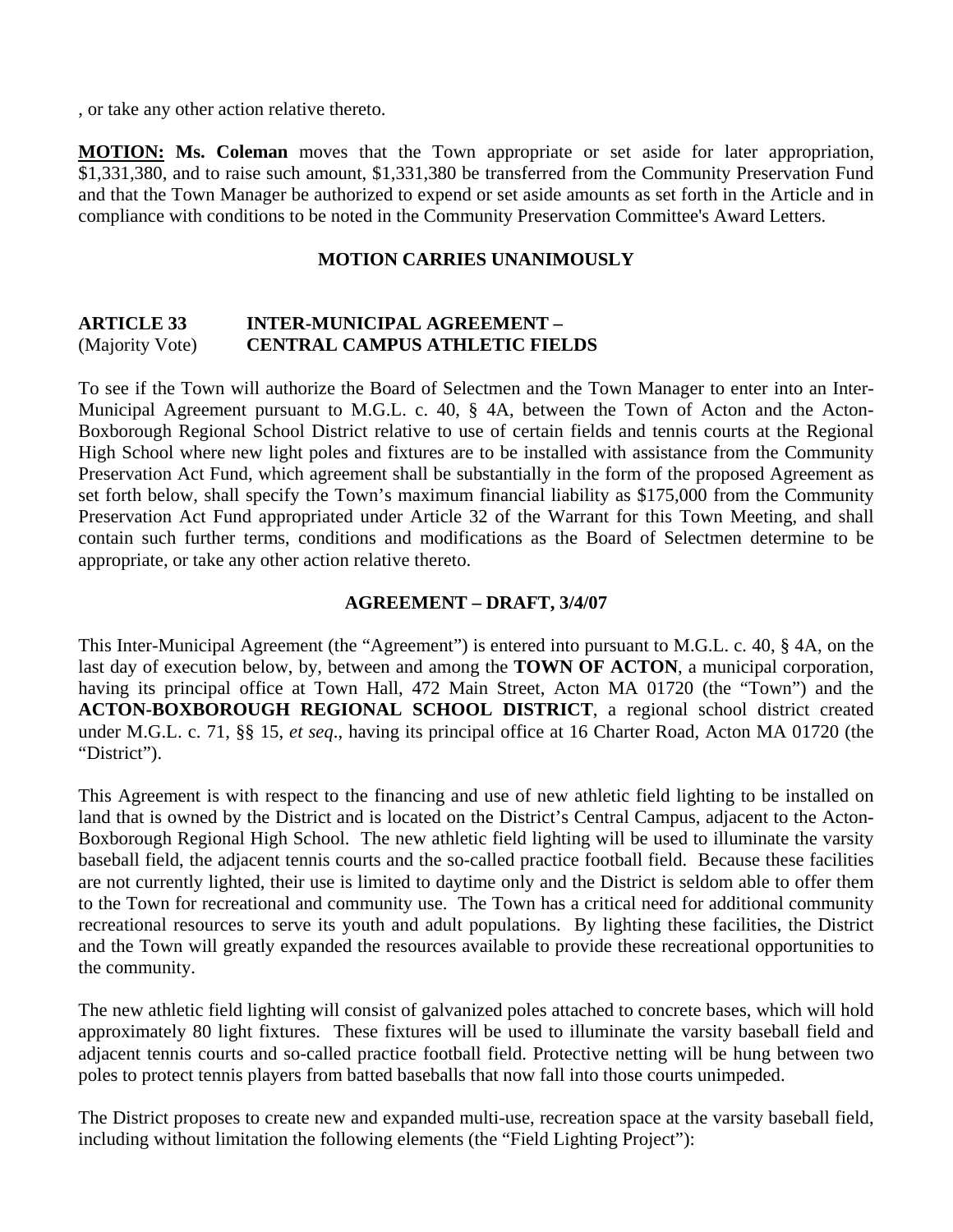- 1. Excavate existing land and then install up to eight concrete foundations
- 2. Install onto the concrete foundations, four (4) 80 foot high, two (2) 70 foot high and two (2) -50 foot high galvanized poles and affix lighting fixtures
- 3. Install a transformer and requisite underground wiring to provide electricity to the fixtures
- 4. Attach protective netting to two of the poles to help protect tennis players from being hit by foul balls
- 5. Significantly expand the amount and range of users and hours of usage.

The District proposes to finance the ATHLETIC FIELD LIGHTING Project with funding from three sources: Privately Raised Funds (approximately 37%); District Funds (approximately 6%); and Town Community Preservation Act Funds ("CPA Funds") (approximately 58%). Under G.L. c. 44B, § 5, CPA Funds can be used for "the acquisition, creation and preservation of open space," where "open space is defined under G.L. c. 44B, § 2, to include, "land for recreational use," and "recreational use" is defined under G.L. c. 44B, § 2, to include "noncommercial youth and adult sports, and the use of land as a park, playground or athletic field." This agreement will ensure a policy and procedure by which the District will provide shared access to the new ATHLETIC FIELD LIGHTING.

NOW THEREFORE, for adequate consideration the receipt and sufficiency of which are hereby acknowledged, the Town and the District agree as follows:

## **1. CONSTRUCTION OF THE ATHLETIC FIELD LIGHTING PROJECT**

Subject to the terms and conditions of this Agreement, on or before July 31, 2007, the District shall perform all work necessary and appropriate for the design, bidding, permitting, construction, landscaping and other related activities for the completion of the ATHLETIC FIELD LIGHTING Project (the "Work"). The "Work" is defined as lighting of the existing baseball diamond, tennis courts and adjacent soccer/football practice field. Once the Work is completed on the ATHLETIC FIELD LIGHTING Project, ATHLETIC FIELD LIGHTING, for purposes of this Agreement, shall be referred to herein as the "New ATHLETIC FIELD LIGHTING."

## **2. FUNDING OF THE ATHLETIC FIELD LIGHTING PROJECT**

The estimated cost of the Work is \$285,000 (the "Estimated Project Cost"). The District agrees to accept private funds, totaling not less than one-third of the Estimated Project Cost, and expend these funds toward the Work. Upon (a) commitment to pay and/or payment to and acceptance by the District of Private Funds, inclusive of any in-kind contributions, totaling not less than one-third of the Estimated Project Cost, (b) completion of the design, bidding, and (if required) permitting of the ATHLETIC FIELD LIGHTING Project, and (c) issuance by the District of the contracts for the construction of the ATHLETIC FIELD LIGHTING Project, the Town shall pay to the District, CPA Funds not to exceed \$175,000 towards the cost of permitting, design and construction of the Work. The District shall accept and expend said CPA Funds solely for the purpose of performing the Work on the ATHLETIC FIELD LIGHTING Project

The District shall complete the Work using the Private Funds, the CPA Funds, and additional District Funds raised and appropriated and/or borrowed by the District for that purpose. The District shall pay, or Private Funds shall be raised to cover, all costs over and above the CPA Funds necessary to complete the Work, including without limitation, any cost overruns relating to the ATHLETIC FIELD LIGHTING Project.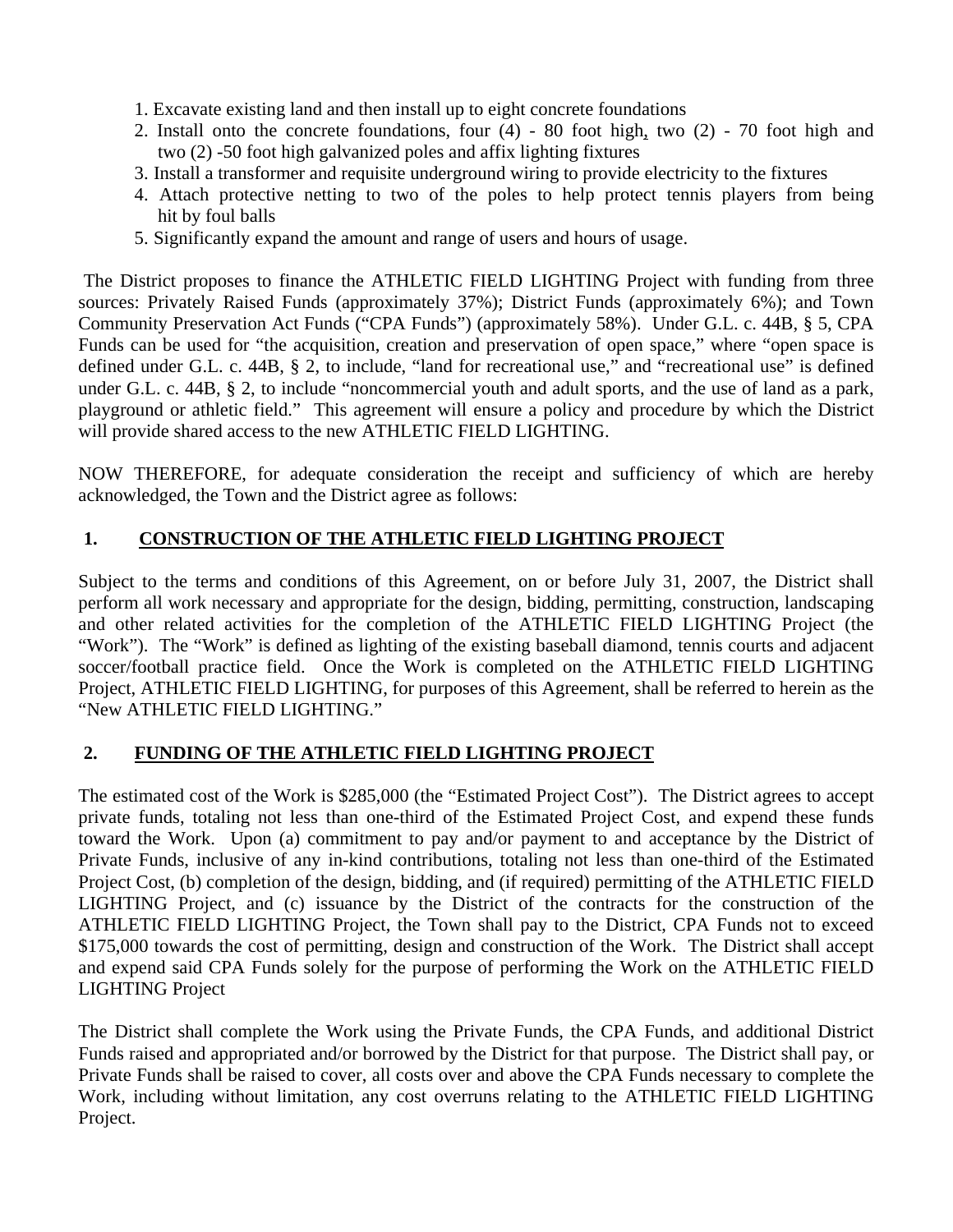## **3. USE OF ATHLETIC FIELD LIGHTING**

In return for its contribution of CPA Funds to the ATHLETIC FIELD LIGHTING Project, this Agreement provides throughout its Term, and subject to the terms hereof, for guaranteed access for the Town and Town-approved community groups to use the New ATHLETIC FIELD LIGHTING, free of charge (except for ministerial charges as provided herein), for sports practices, sports events and other recreational activities such as Town sports leagues (baseball, tennis, football, soccer, lacrosse, field hockey, ultimate frisbee, etc.), adult sports leagues, instructional sports clinics, summer sports camps, tournaments, other recreational activities and events, and the like. This Agreement also permits the District to expand its use of the New ATHLETIC FIELD LIGHTING for sports practices and events and other recreational extracurricular activities.

To minimize potential conflicts over the use of the New ATHLETIC FIELD LIGHTING and to maximize the efficient and appropriate allocation of time slots (including prime afternoon, evening and weekend time slots), the Town and the District agree that both initially and throughout the remaining Term of this Agreement, the Rules of Priority, attached as Exhibit 1, shall be used to allocate shared use of the New ATHLETIC FIELD LIGHTING between the Town and the District. The Rules of Priority may be altered or amended from time to time by agreement of the School Superintendent and the Town Manager or their respective designees.

Throughout the Term of this Agreement, the Field Reservation Rules and Regulations, attached as Exhibit 2, shall govern the use of the New ATHLETIC FIELD LIGHTING. Groups from outside of the Town and the District may be allowed to use the New ATHLETIC FIELD LIGHTING, on a space available basis. The Field Reservation Rules and Regulations may be altered or amended from time to time by agreement of the School Superintendent and the Town Manager or their respective designees.

The Town and the District agree that, upon completion of construction of the ATHLETIC FIELD LIGHTING Project in accordance with this Agreement, and during the Term of this Agreement, the New ATHLETIC FIELD LIGHTING as provided herein will remain accessible and used in conjunction with the lighted playing fields and recreation facilities. Any further construction or reconstruction of the bleachers and surrounding structures or spaces may be conducted to enhance the use and accessibility to ATHLETIC FIELD LIGHTING.

As evidence of these undertakings, the parties shall execute and either party may record the Memorandum of Inter-Municipal Agreement attached as Exhibit 3.

## **4. TERM**

The term of this Agreement shall be for the useful life of the lighting or twenty-five years, whichever is sooner.

Upon payment by the Town of the CPA Funds hereunder, this Agreement shall guarantee the Town's irrevocable right to use the New ATHLETIC FIELD LIGHTING in accordance with this Agreement during its Term subject to interruptions in such use as provided herein.

## **5. MAINTENANCE OF ATHLETIC FIELD LIGHTING**

During the Term of this Agreement and subject to appropriation of funds for such purpose, the District shall perform all actions necessary to operate, maintain, patrol, inspect, and repair New ATHLETIC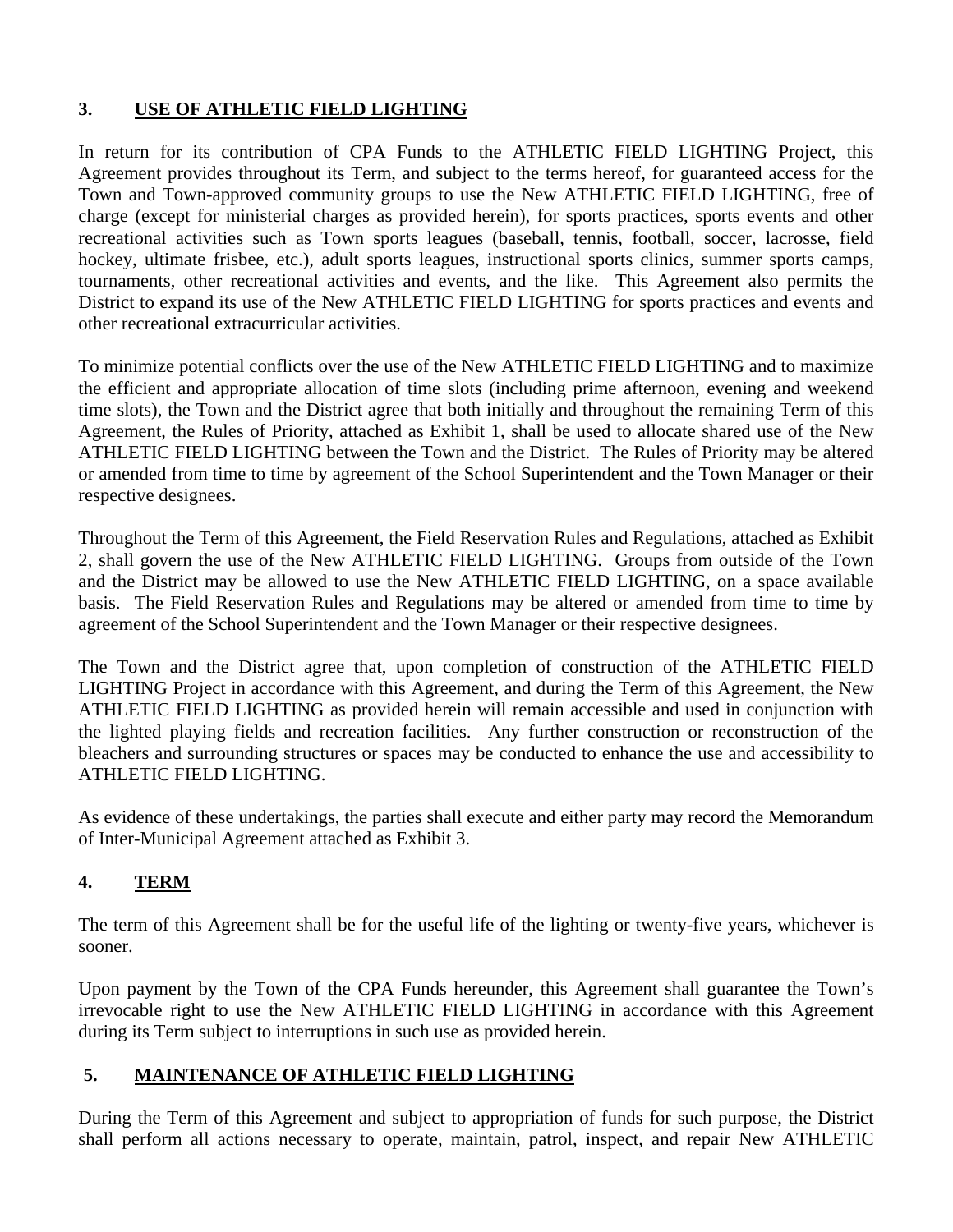FIELD LIGHTING, reasonable wear and tear excepted. Without limitation but subject to appropriations, the District shall perform all necessary maintenance activities and other actions to permit the safe and efficient use of the field for the purposes of this Agreement. It is understood that such repair, maintenance and replacement of the field surfaces and other improvements may interrupt or disrupt, during the period of time while such activities occur, the use of the New ATHLETIC FIELD LIGHTING.

## **6. MAXIMUM FINANCIAL LIABILITY**

The maximum financial liability of the Town and the District under this Agreement shall be as specified in the respective votes of the Acton Town Meeting and the District School Committee to authorize this Agreement. To satisfy their respective obligations under this Agreement, the Town and the District, when duly authorized to do so in accordance with the provisions of applicable law, may raise money by any lawful means.

## **7. FINANCIAL SAFEGUARDS**

The Town and the District agree that the following financial safeguards shall apply to this Agreement and shall be sufficient for all purposes.

Until the completion of construction of the ATHLETIC FIELD LIGHTING Project, acceptance of the Work by the District, and payment of all contractors and subcontractors with respect thereto:

The District shall maintain accurate and comprehensive records of services performed, costs incurred, and reimbursements and contributions made and received in connection with this Agreement; shall require that all bills and payrolls submitted for work done under this Agreement shall be plainly marked to indicate that the work was done under authority hereof; shall provide an annual financial report with respect thereto to the Town if required by law; and shall cause such records to be audited as part of the regular audits of the District's such records; and

The Town shall maintain accurate and comprehensive records of all CPA Funds appropriated and expended pursuant to this Agreement; and shall cause such records to be audited as part of the regular audits of the Town's records.

Thereafter, during the Term of this Agreement, the Town and the District shall maintain accurate financial records of any revenues and expenses associated with this Agreement; and shall cause these records to be audited as part of the regular audits of their respective financial accounts.

The amount of CPA Funds and other contribution received by the District and/or any reimbursement made by the District under this Agreement shall be accounted for on its books pursuant to General Laws Chapter 40, Section 4A, and /or Chapter 44, Section 53A, as applicable.

All records kept by the Town in regard to the expenditure of CPA funds related to this project, and all records kept by the District in regard to the expenditure of said funds, shall be available for inspection upon request.

## **8. INSURANCE**.

During the Term of this Agreement, the District will list ATHLETIC FIELD LIGHTING on the District's schedule of insured properties for its property and liability policies. The District shall cause the Town to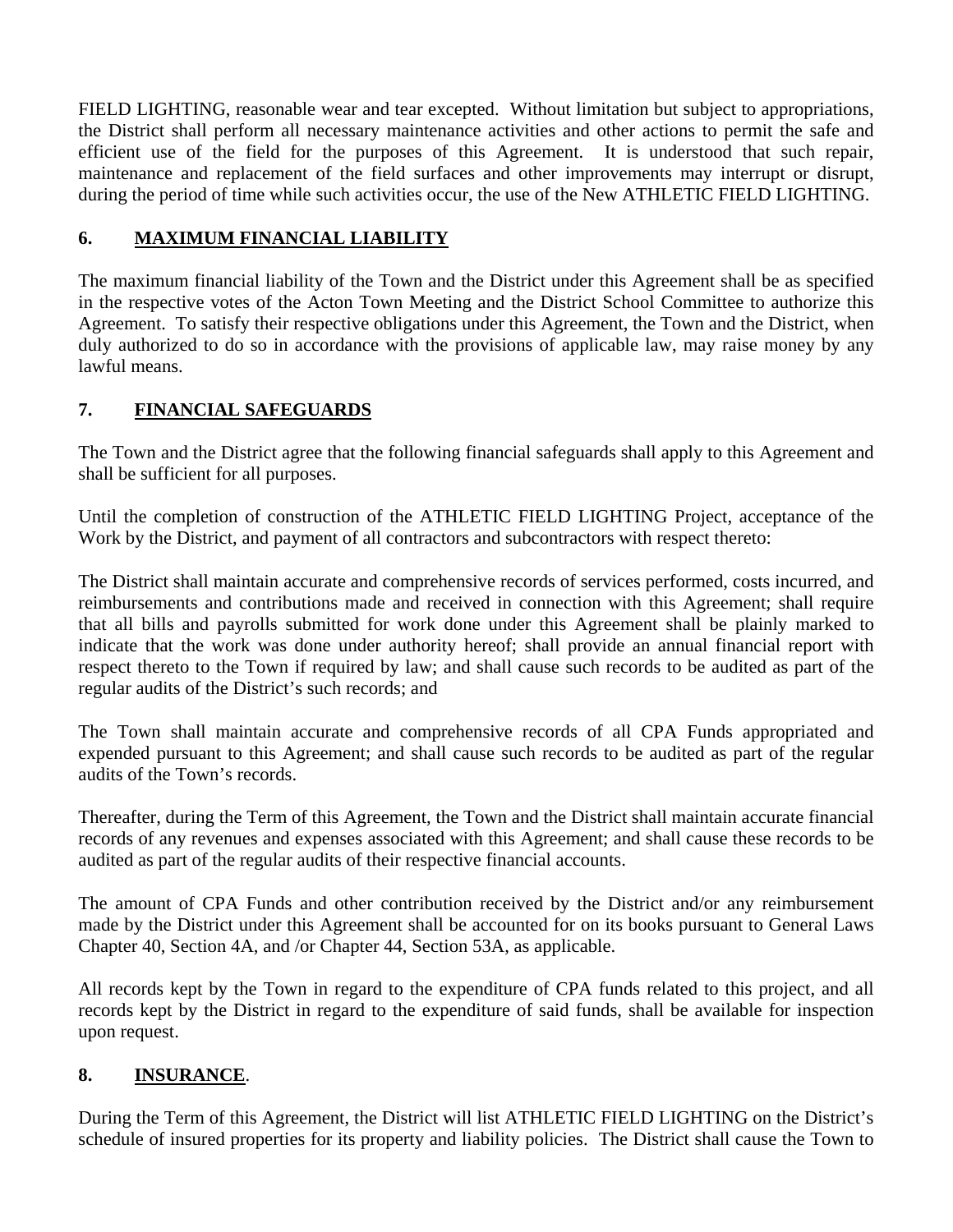be named as an additional insured on the District's liability insurance arising out of its interest in the ATHLETIC FIELD LIGHTING property under this Agreement. During the Term of this Agreement, the Town will list ATHLETIC FIELD LIGHTING on the Town's schedule of insured properties for its property and liability policies. The Town shall cause the District to be named as an additional insured on the Town's liability insurance with respect to ATHLETIC FIELD LIGHTING.

## **9. CERTAIN OPERATIONAL MATTERS.**

Any necessary permits or licenses needed to use the New ATHLETIC FIELD LIGHTING by any person or entity shall be obtained by the persons or entities intending to use the field and copies shall be provided to the Town and the District. The Town and any person or entity using New ATHLETIC FIELD LIGHTING shall not make any alterations to such field. To the extent any large scale or unusual use (as reasonably determined by either the Town or the District) of the New ATHLETIC FIELD LIGHTING is contemplated by any person or entity, the District and/or the Town shall have the right to require a police presence and/or that custodial or other similar services be provided and in each case paid for by such users with respect to such use. Payment of the cost of the police detail and custodial services shall not be considered a fee for the use of the field but rather shall be a cost incidental to the individual's event.

## **10. SOVEREIGN IMMUNITY.**

It is expressly understood and agreed, and all users of the New ATHLETIC FIELD LIGHTING shall be advised, that the use of such field by any persons or entities other than District activities are undertaken by and pursuant to the Town's authority to promote and allow recreational use of public facilities and further that each of the District and the Town have sovereign immunity and statutory immunity as provided under Massachusetts law with respect to any use of the New ATHLETIC FIELD LIGHTING and ancillary District property such as access ways, the parking areas and the like.

## **11. MISCELLANEOUS.**

 (a) **Amendment/Waiver.** This Agreement cannot be amended, modified or revised unless done in writing and signed by an authorized agent of the District and an authorized agent of the Town. No provision may be waived except in a writing signed by both parties.

 (b) **Bind and Benefit**. The terms and conditions contained in this Agreement will run with the ATHLETIC FIELD LIGHTING Property and bind and inure to the benefit of the parties, their respective heirs, executors, administrators, successors and assigns.

 (c) **Entire Agreement.** This Agreement and the exhibits attached hereto, all being a part hereof, constitute the entire agreement of the parties hereto and will supersede all prior offers, negotiations and agreements with respect to the subject matter of this Agreement.

 (d) **Governing Law.** This Agreement will be governed by the laws of the Commonwealth of Massachusetts.

 (e) **No Transfers.** Neither the Regional School District nor the Town may transfer or assign this Agreement or its rights hereunder.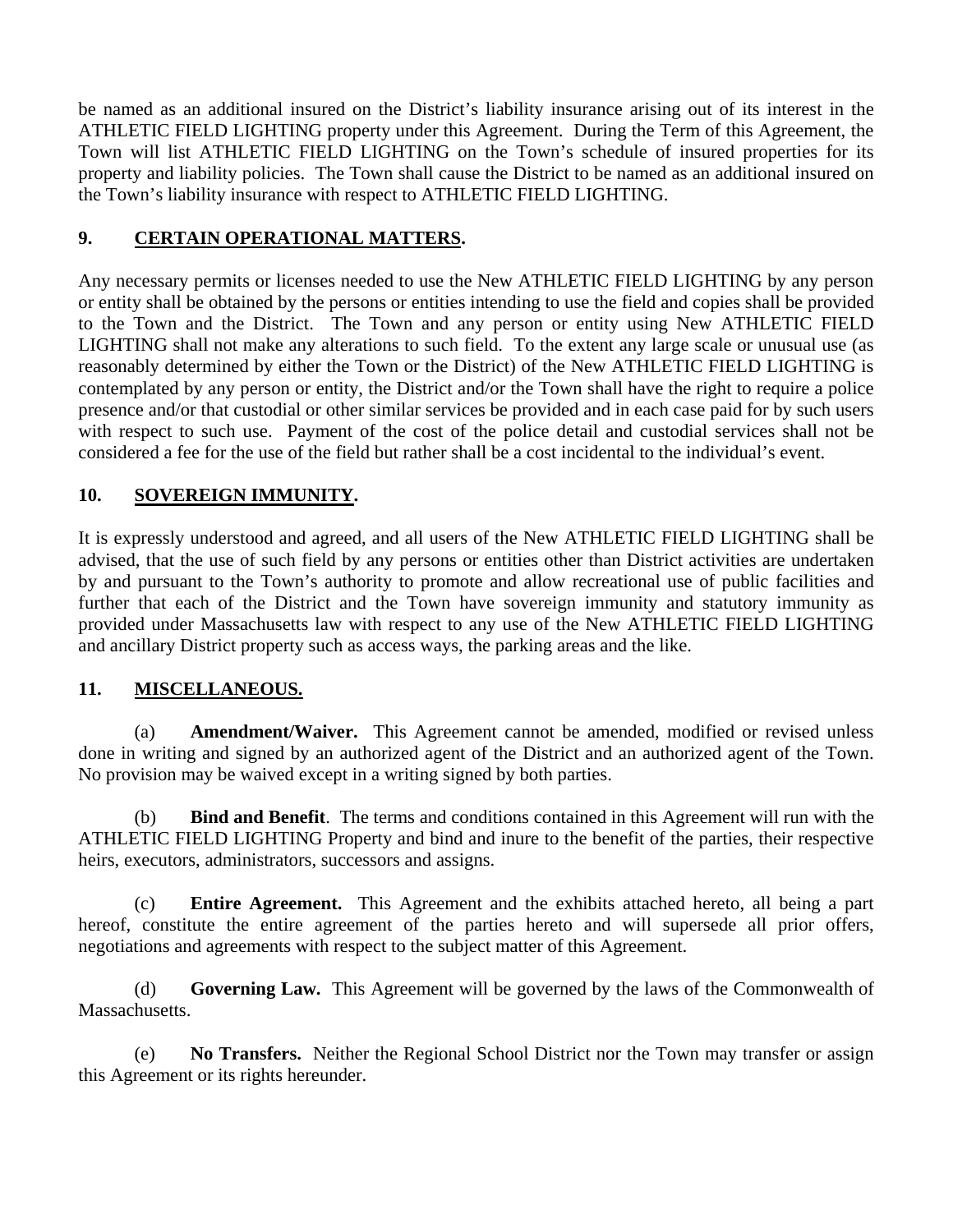**IN WITNESS WHEREOF**, the parties have executed this Inter-Municipal Agreement as of the day and year first above written.

## **TOWN OF ACTON, MASSACHUSETTS**,

By its Board of Selectmen,

Walter M. Foster, Chairman

\_\_\_\_\_\_\_\_\_\_\_\_\_\_\_\_\_\_\_\_\_\_\_\_\_\_\_\_\_\_\_\_\_\_\_\_\_\_

\_\_\_\_\_\_\_\_\_\_\_\_\_\_\_\_\_\_\_\_\_\_\_\_\_\_\_\_\_\_\_\_\_\_\_\_\_\_

Peter K. Ashton

 $\overline{\phantom{a}}$  , and the contract of the contract of the contract of the contract of the contract of the contract of the contract of the contract of the contract of the contract of the contract of the contract of the contrac

 $\overline{\phantom{a}}$  , and the contract of the contract of the contract of the contract of the contract of the contract of the contract of the contract of the contract of the contract of the contract of the contract of the contrac

 $\overline{\phantom{a}}$  , and the contract of the contract of the contract of the contract of the contract of the contract of the contract of the contract of the contract of the contract of the contract of the contract of the contrac

F. Dore' Hunter

Andrew Magee

Lauren Rosenzweig

## **ACKNOWLEDGEMENT**

## COMMONWEALTH OF MASSACHUSETTS COUNTY OF MIDDLESEX

 On this \_\_\_ day of \_\_\_\_\_, 2007, before me, the undersigned Notary Public, personally appeared each of the foregoing named members of the Board of Selectmen of the Town of Acton, each of whom proved to me through satisfactory evidence of identification, namely my personal knowledge of each, to be the person whose name is signed on the preceding document, and acknowledged to me that each signed it voluntarily for its stated purpose as the foregoing named member of the Board of Selectmen of the Town of Acton, a municipal corporation.

\_\_\_\_\_\_\_\_\_\_\_\_\_\_\_\_\_\_\_\_\_\_\_\_\_\_(official signature and seal of notary)

My commission expires \_\_\_\_\_\_\_\_\_\_\_\_\_\_\_\_\_\_\_\_\_\_\_\_\_\_\_\_\_\_\_\_\_\_

 $\overline{\phantom{a}}$  ,  $\overline{\phantom{a}}$  ,  $\overline{\phantom{a}}$  ,  $\overline{\phantom{a}}$  ,  $\overline{\phantom{a}}$  ,  $\overline{\phantom{a}}$  ,  $\overline{\phantom{a}}$  ,  $\overline{\phantom{a}}$  ,  $\overline{\phantom{a}}$  ,  $\overline{\phantom{a}}$  ,  $\overline{\phantom{a}}$  ,  $\overline{\phantom{a}}$  ,  $\overline{\phantom{a}}$  ,  $\overline{\phantom{a}}$  ,  $\overline{\phantom{a}}$  ,  $\overline{\phantom{a}}$ 

Acton Town Manager

Don P. Johnson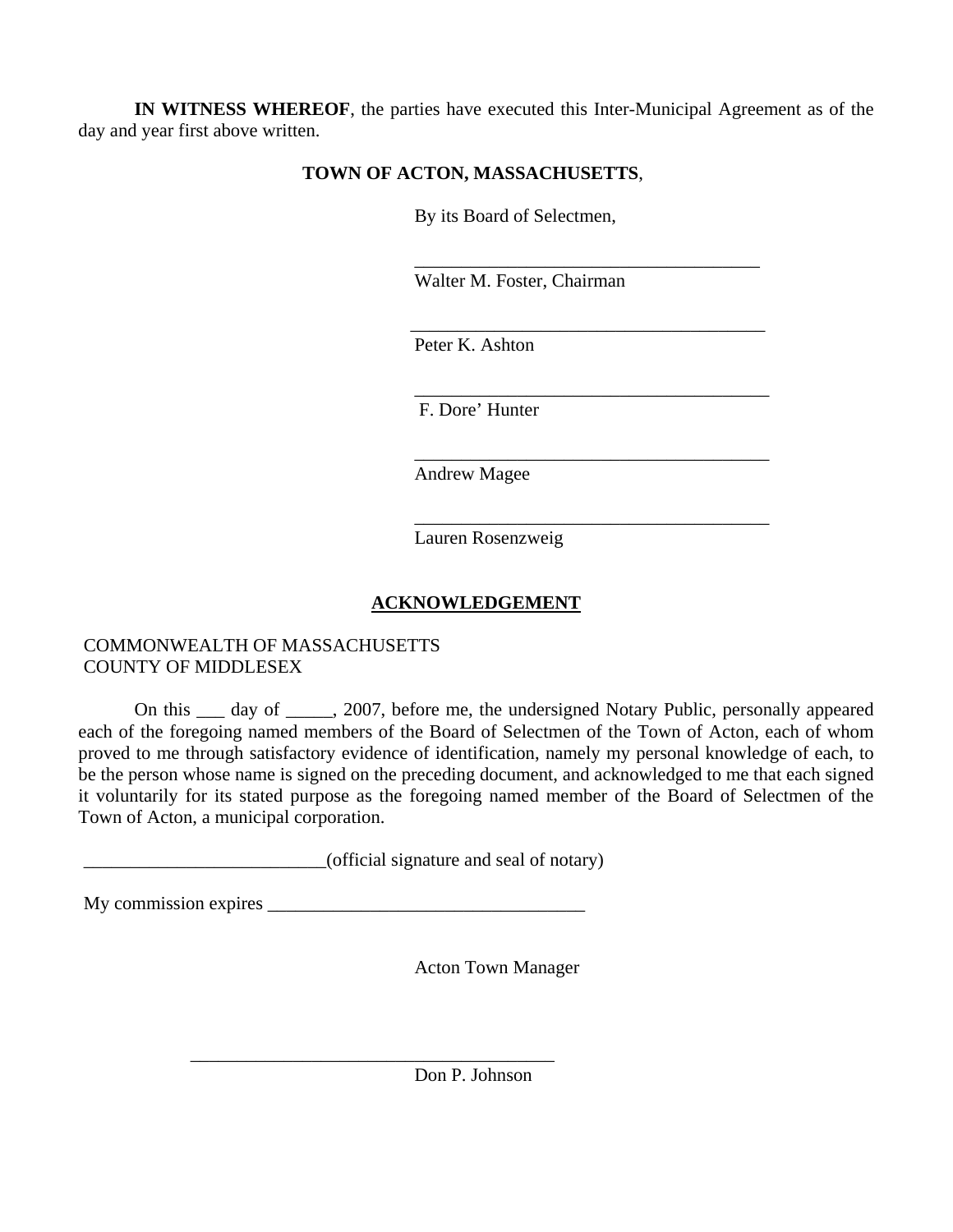## **ACKNOWLEDGEMENT**

#### COMMONWEALTH OF MASSACHUSETTS COUNTY OF MIDDLESEX

 On this \_\_\_ day of \_\_\_\_\_, 2007 before me, the undersigned Notary Public, personally appeared Don P. Johnson, Town Manager of the Town of Acton, proved to me through satisfactory evidence of identification, namely my personal knowledge, to be the person whose name is signed on the preceding document, and acknowledged to me that he signed it voluntarily for its stated purpose as the foregoing Town Manager of the Town of Acton, a municipal corporation.

\_\_\_\_\_\_\_\_\_\_\_\_\_\_\_\_\_\_\_\_\_\_\_\_\_\_(official signature and seal of notary)

My commission expires \_\_\_\_\_\_\_\_\_\_\_\_\_\_\_\_\_\_\_\_\_\_\_\_\_\_\_\_\_\_\_\_\_\_

#### **ACTON-BOXBOROUGH REGIONAL SCHOOL DISTRICT**

By its Regional District School Committee,

Michael Coppolino, Chairperson

Brigid Bieber

 $\overline{\phantom{a}}$  , and the contract of the contract of the contract of the contract of the contract of the contract of the contract of the contract of the contract of the contract of the contract of the contract of the contrac

 $\overline{\phantom{a}}$  , and the contract of the contract of the contract of the contract of the contract of the contract of the contract of the contract of the contract of the contract of the contract of the contract of the contrac

 $\overline{\phantom{a}}$  , and the contract of the contract of the contract of the contract of the contract of the contract of the contract of the contract of the contract of the contract of the contract of the contract of the contrac

 $\overline{\phantom{a}}$  , and the contract of the contract of the contract of the contract of the contract of the contract of the contract of the contract of the contract of the contract of the contract of the contract of the contrac

 $\overline{\phantom{a}}$  , which is a set of the set of the set of the set of the set of the set of the set of the set of the set of the set of the set of the set of the set of the set of the set of the set of the set of the set of th

 $\overline{\phantom{a}}$  , and the contract of the contract of the contract of the contract of the contract of the contract of the contract of the contract of the contract of the contract of the contract of the contract of the contrac

 $\overline{\phantom{a}}$  , and the contract of the contract of the contract of the contract of the contract of the contract of the contract of the contract of the contract of the contract of the contract of the contract of the contrac

 $\overline{\phantom{a}}$  , and the contract of the contract of the contract of the contract of the contract of the contract of the contract of the contract of the contract of the contract of the contract of the contract of the contrac

Jonathan Chinitz

Terry Lindgren

Sharon Smith McManus

Rebecca Neville

John Ryder

Bruce Sabot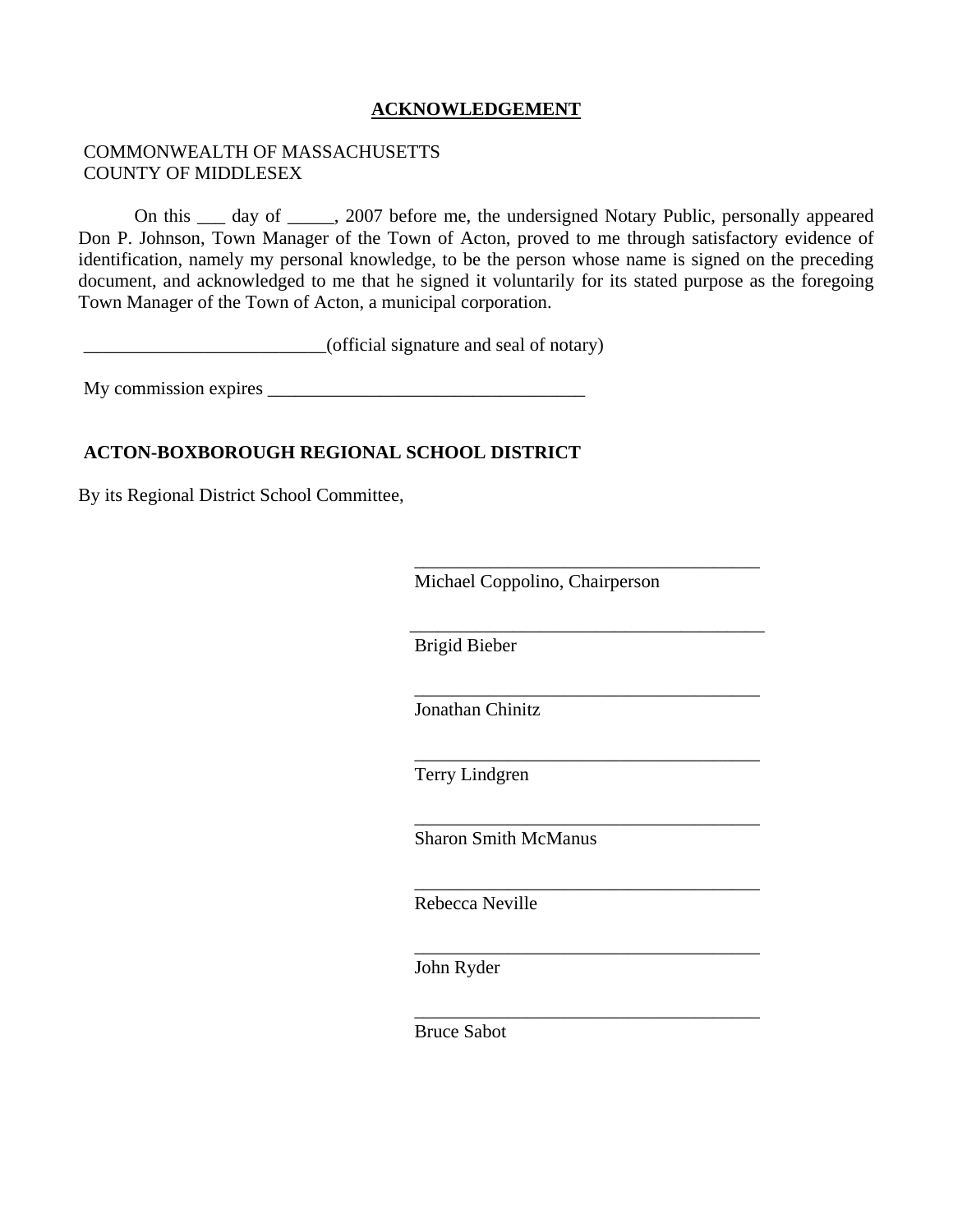## **ACKNOWLEDGEMENT**

#### COMMONWEALTH OF MASSACHUSETTS COUNTY OF MIDDLESEX

 On this \_\_\_ day of \_\_\_\_\_, 2007, before me, the undersigned Notary Public, personally appeared each of the foregoing named members of the Acton-Boxborough Regional School District Committee, each of whom proved to me through satisfactory evidence of identification, namely my personal knowledge of each, to be the person whose name is signed on the preceding document, and acknowledged to me that each signed it voluntarily for its stated purpose as the foregoing named member of the Acton-Boxborough Regional School District Committee.

\_\_\_\_\_\_\_\_\_\_\_\_\_\_\_\_\_\_\_\_\_\_\_\_\_\_(official signature and seal of notary)

My commission expires \_\_\_\_\_\_\_\_\_\_\_\_\_\_\_\_\_\_\_\_\_\_\_\_\_\_\_\_\_\_\_\_\_\_

Acton-Boxborough Regional School District Superintendent

William Ryan

 $\overline{\phantom{a}}$  , and the contract of the contract of the contract of the contract of the contract of the contract of the contract of the contract of the contract of the contract of the contract of the contract of the contrac

## **ACKNOWLEDGEMENT**

#### COMMONWEALTH OF MASSACHUSETTS COUNTY OF MIDDLESEX

On this day of cases, 2007, before me, the undersigned Notary Public, personally appeared William Ryan, Superintendent of the Acton-Boxborough Regional School District, proved to me through satisfactory evidence of identification, namely my personal knowledge to be the person whose name is signed on the preceding document, and acknowledged to me that he signed it voluntarily for its stated purpose as the foregoing Superintendent of the Acton-Boxborough Regional School District, a regional school district.

\_\_\_\_\_\_\_\_\_\_\_\_\_\_\_\_\_\_\_\_\_\_\_\_\_\_(official signature and seal of notary)

My commission expires \_\_\_\_\_\_\_\_\_\_\_\_\_\_\_\_\_\_\_\_\_\_\_\_\_\_\_\_\_\_\_\_\_\_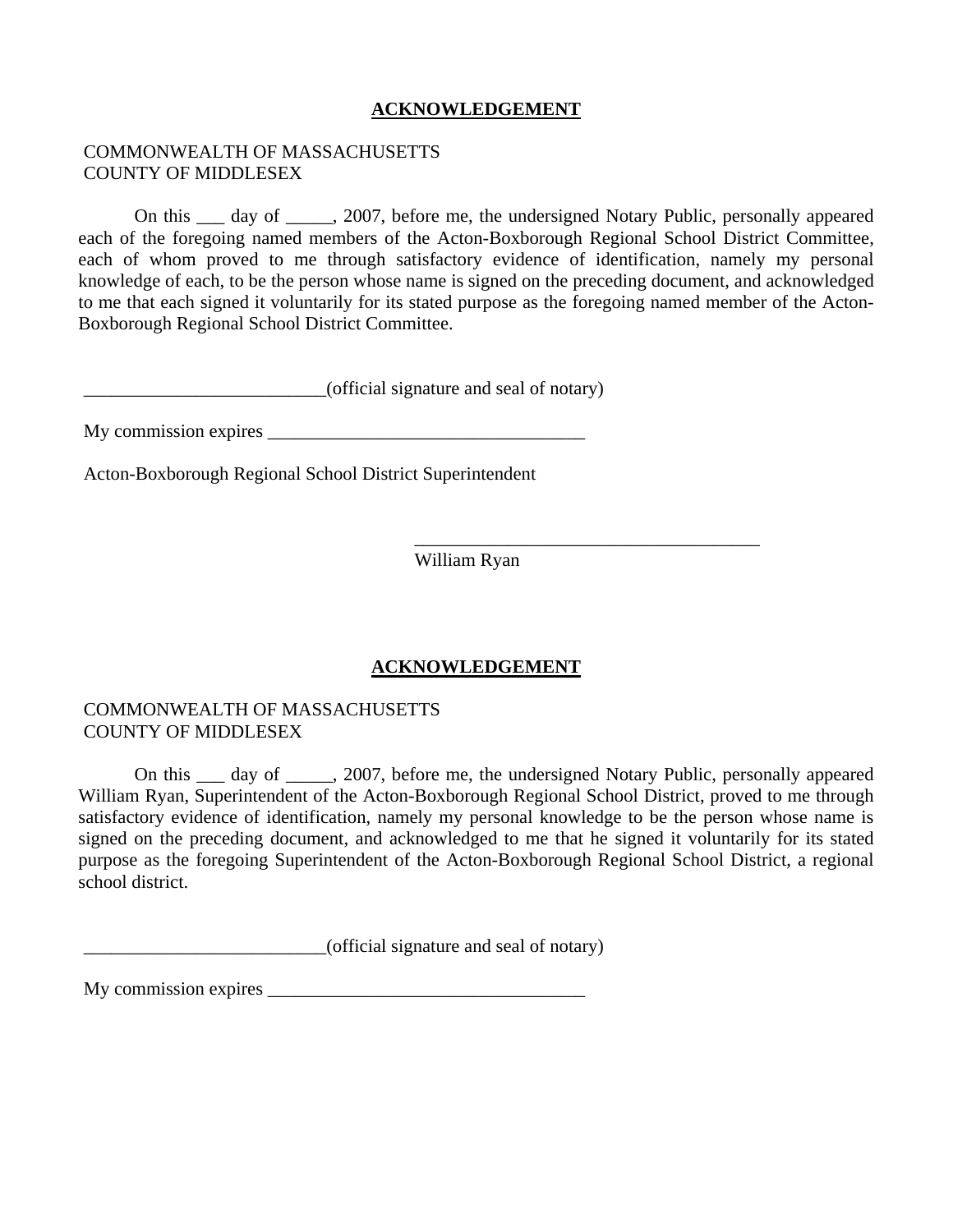#### **LIST OF EXHIBITS**

Exhibit 1 – ATHLETIC FIELD LIGHTING - Rules of Priority

Exhibit 2 – ATHLETIC FIELD LIGHTING - Reservations: Rules and Regulations

Exhibit 3 – Memorandum of Inter-Municipal Agreement

## **EXHIBIT 1**

## **ATHLETIC FIELD LIGHTING RULES OF PRIORITY**

Unless altered or amended by agreement of the Acton Boxborough Regional School Committee (School Committee) and the Board of Selectmen (Selectmen) or their respective designees, the following Rules of Priority shall be used to allocate shared use of ATHLETIC FIELD LIGHTING between the Town and the District throughout the term of this Agreement:

• In allocating time slots between and among the District and the Town, the Town and the District shall be guided by the principle that ATHLETIC FIELD LIGHTING shall be a shared recreational resource designed to promote and sustain a vibrant and diverse array of intra-scholastic, inter-scholastic, Town and community sporting and recreational events to promote the health and well-being of the Town's and the District's students, youth, adults, and families. Accordingly, the Selectmen and the School Committee (or their respective designees) shall agree upon a balanced allocation schedule between the District and the Town that takes into account seasonal sports' needs, increased summer flexibility and hours when school is out and days are longer, and other considerations appropriate to reaching an annual equitable balance between the District and the Town.

• Each December for spring sports and each May for fall sports, the Town and the District (through their respective designees) will distribute a single field request form to youth and adult sports associations. A joint scheduling meeting for the Town and District-controlled facilities (including the New ATHLETIC FIELD LIGHTING) shall be held between the Town and the District (or their respective designees) in January for spring and June for fall sports. At that time any conflicts in the use of the New ATHLETIC FIELD LIGHTING will be resolved by consensus.

• FALL, SPRING AND SUMMER USE:

- The District shall have use of the facilities during the daytime, until 6:00 PM or the conclusion of a game in progress
- The Town shall have use of the facilities from 6:00 PM until 10:30 PM

• District-sponsored activities as well as Town-sponsored activities, including but not exclusively youth and adult sports leagues, will have free access to the New ATHLETIC FIELD LIGHTING.

• Groups from outside of Acton and the District would be able to use the New ATHLETIC FIELD LIGHTING, on a space available basis, pursuant to the Field Reservation Rules and Regulations, and sample Field Request Form.

• For any of the time specifically reserved for the use of the Town/District, the Town/District reserves its right to waive all or a portion of its time in any year without waiving future years' rights to the same time.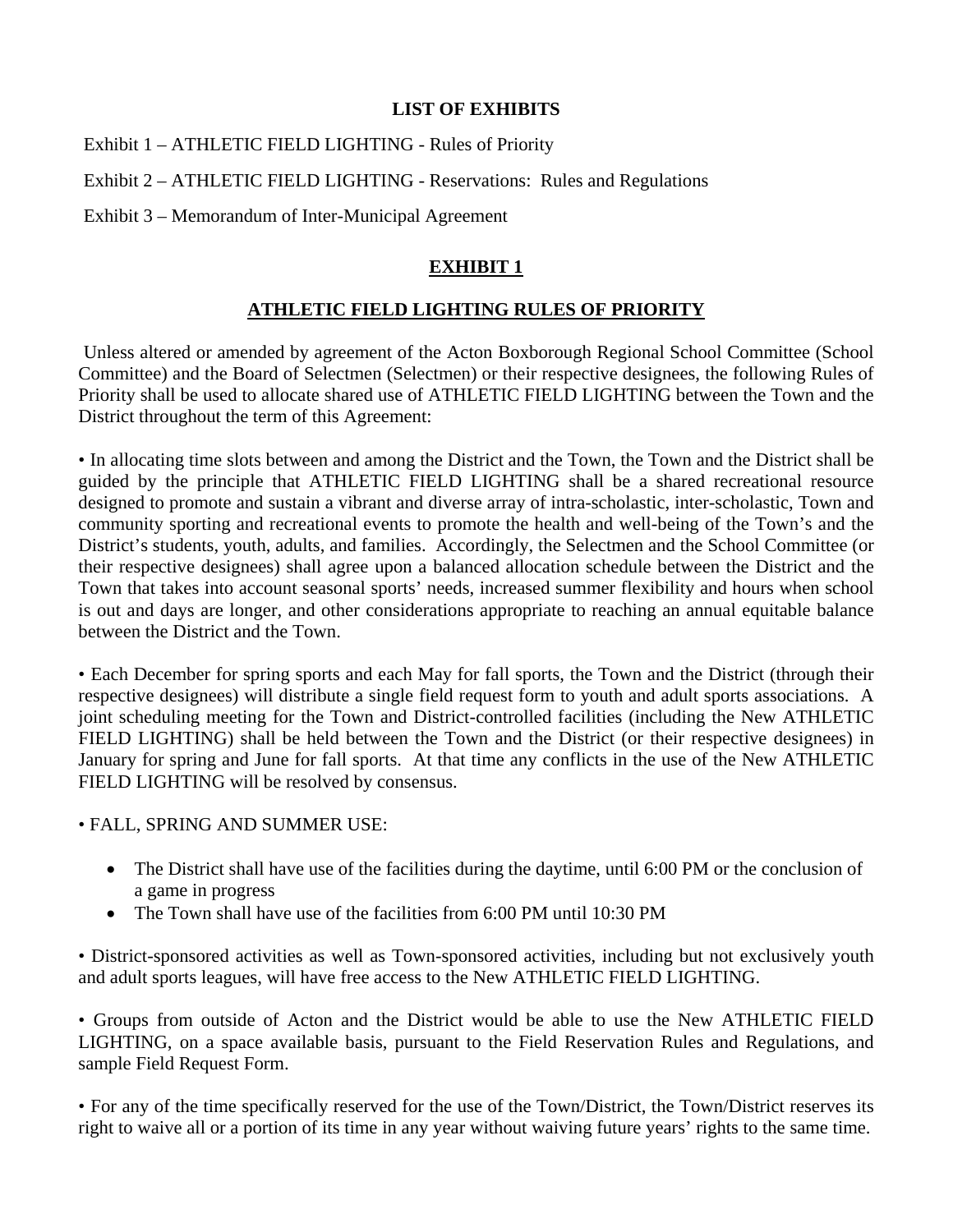## **EXHIBIT 2**

#### **ATHLETIC FIELD LIGHTING RESERVATIONS: RULES AND REGULATIONS**

 The Acton-Boxborough Regional School District and the Town of Acton are proud of our capability to offer our community a shared recreational resource in ATHLETIC FIELD LIGHTING. This resource is designed to promote and sustain a vibrant and diverse array of intra-scholastic, interscholastic, Town and community sporting and recreational events to promote the health and well being of the Town's and the District's students, youth, adults, and families. We welcome community use of ATHLETIC FIELD LIGHTING through the procedure laid out below.

#### **Field Reservations**

Reservations for ATHLETIC FIELD LIGHTING will be made by the District or Town (according to whichever entity has priority use of the time requested as noted in Exhibit 1) on the following priority classification:

- Class 1 District activities or Town activities
- Class 2 Youth and adult sports leagues
- Class 3 Acton-Boxborough residents and businesses
- Class 4 Non-Acton-Boxborough non-profit organizations

#### **Reservation Procedures**

Twice a year there will be a scheduling meeting with representatives of Class 1-3 users interested in obtaining season permits. This meeting will be held in conjunction with the Acton Recreation Department. Class 2-3 users will be notified as to the time and place of this meeting. At that meeting, all scheduling concerns for the upcoming season will be addressed and the schedule of field use formalized.

#### **Revocation of Field Permits**

The Acton-Boxborough Regional School District and the Town of Acton reserve the right to revoke a field reservation permit under the following conditions:

- 1. Use of alcohol at field site or parking lots.
- 2. Use of other controlled substances at field site or parking lots.
- 3. Excessive litter.
- 4. Cars parked on the field or other grass areas.
- 5. Use of foul or abusive language.
- 6. Other misuses as determined by the Town or District.

Additional field requests made by any individual/team whose permit has been revoked will be denied for the balance of the season. Teams/individuals will be held responsible for any field damage caused by misuse.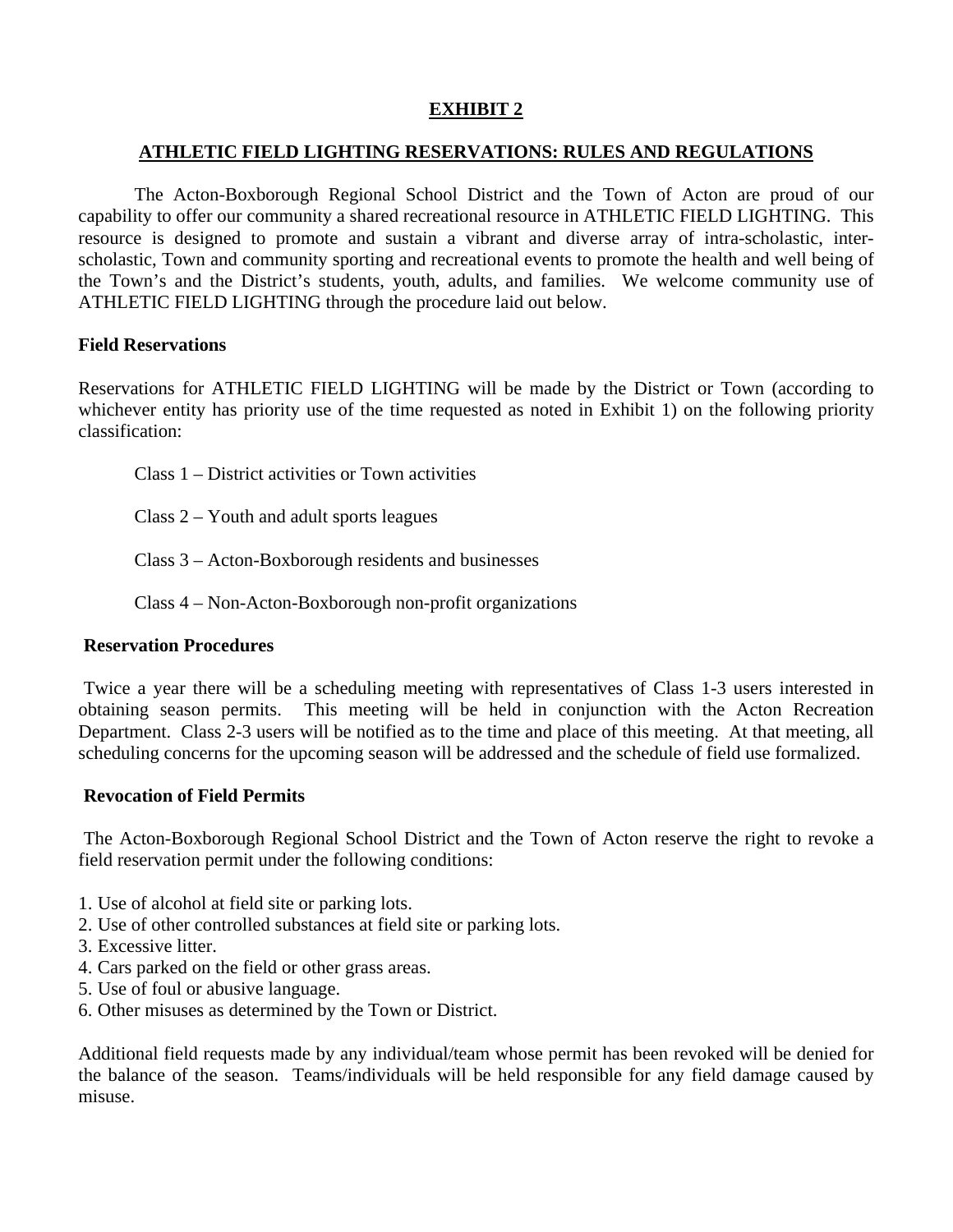### **EXHIBIT 3**

#### **Memorandum of Inter-Municipal Agreement MEMORANDUM OF AGREEMENT**

This Memorandum of Inter-Municipal Agreement is entered into on this \_\_\_\_ day of \_\_\_\_\_\_\_\_\_\_\_\_, 2007, by and between the ACTON-BOXBOROUGH REGIONAL SCHOOL DISTRICT, a regional school district created under M.G.L. c. 71, §§ 15, et seq., having its principal office at 16 Charter Road, Acton MA 01720 (the "District") and the TOWN OF ACTON, a municipal corporation, having its principal office at Town Hall, 472 Main Street, Acton MA 01720 (the "Town").

1. The District and the Town have entered into a certain Inter-Municipal Agreement ("Agreement") on the day of \_\_\_\_\_\_\_\_\_\_\_\_\_\_\_\_, 2007, with respect to the use of a portion of the Acton-Boxborough Regional School District Central Campus which is owned by the District by Deed(s) dated \_\_\_\_\_\_\_\_\_\_\_\_\_\_\_\_, recorded in the Middlesex South Registry of Deeds at Book(s) Page(s), as set forth in the Agreement.

2. The maximum term of the Agreement is twenty-five (25) years.

3. The facilities subject to the Town's right to use under the Agreement are the varsity baseball field, the adjacent tennis courts and the so-called practice football field that are lighted by the New ATHLETIC FIELD LIGHTING.

4. This Memorandum of Agreement is not intended to amend or modify, and shall not be deemed or construed as amending or modifying, any of the terms, conditions or provisions of the Agreement, all of which are hereby ratified and affirmed. In the event of a conflict between the provisions of this Memorandum of Agreement and the provisions of the Agreement itself, the provisions of the Agreement shall control.

**IN WITNESS WHEREOF**, the parties have executed this Memorandum of Agreement of the day and year first above written.

Acton-Boxborough Regional School District

William Ryan, Superintendent

## **ACKNOWLEDGEMENT**

 $\overline{\phantom{a}}$  , and the contract of the contract of the contract of the contract of the contract of the contract of the contract of the contract of the contract of the contract of the contract of the contract of the contrac

#### COMMONWEALTH OF MASSACHUSETTS COUNTY OF MIDDLESEX

 On this \_\_\_ day of \_\_\_\_\_, 2007, before me, the undersigned Notary Public, personally appeared William Ryan, Superintendent of the Acton-Boxborough Regional School District proved to me through satisfactory evidence of identification, namely my personal knowledge to be the person whose name is signed on the preceding document, and acknowledged to me that he signed it voluntarily for its stated purpose as the foregoing Superintendent of the Acton-Boxborough Regional School District, a regional school district.

(official signature and seal of notary)

My commission expires \_\_\_\_\_\_\_\_\_\_\_\_\_\_\_\_\_\_\_\_\_\_\_\_\_\_\_\_\_\_\_\_\_\_

 $\frac{1}{\sqrt{2}}$  ,  $\frac{1}{\sqrt{2}}$  ,  $\frac{1}{\sqrt{2}}$  ,  $\frac{1}{\sqrt{2}}$  ,  $\frac{1}{\sqrt{2}}$  ,  $\frac{1}{\sqrt{2}}$  ,  $\frac{1}{\sqrt{2}}$  ,  $\frac{1}{\sqrt{2}}$  ,  $\frac{1}{\sqrt{2}}$  ,  $\frac{1}{\sqrt{2}}$  ,  $\frac{1}{\sqrt{2}}$  ,  $\frac{1}{\sqrt{2}}$  ,  $\frac{1}{\sqrt{2}}$  ,  $\frac{1}{\sqrt{2}}$  ,  $\frac{1}{\sqrt{2}}$ 

Town of Acton

\_\_\_\_\_\_\_\_\_\_\_\_\_\_\_\_\_\_\_\_\_\_\_\_\_\_\_\_\_\_\_\_\_\_\_\_\_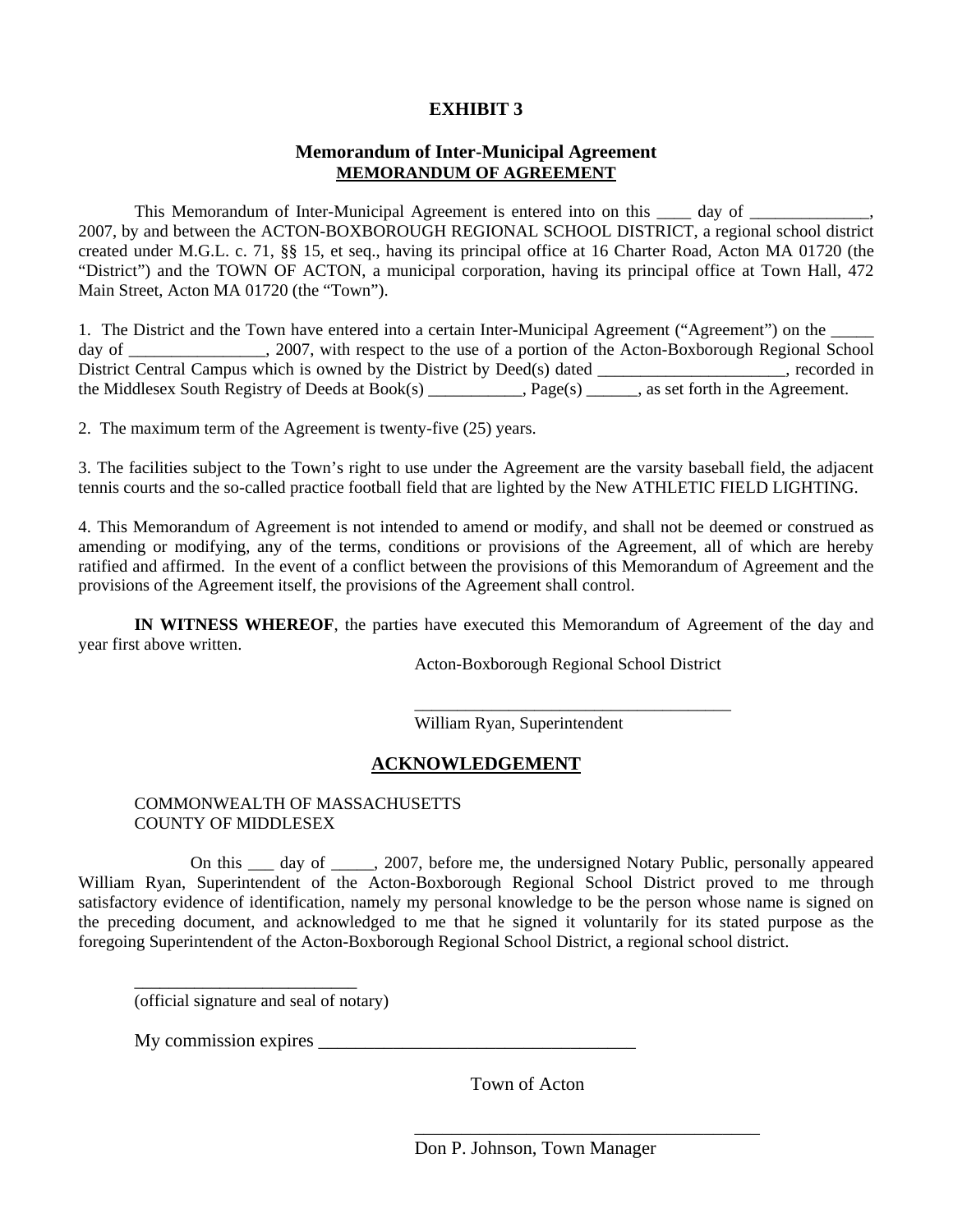#### **ACKNOWLEDGEMENT**

#### COMMONWEALTH OF MASSACHUSETTS COUNTY OF MIDDLESEX

 On this \_\_\_ day of \_\_\_\_\_, 2007, before me, the undersigned Notary Public, personally appeared Don P. Johnson, Town Manager of the Town of Acton, proved to me through satisfactory evidence of identification, namely my personal knowledge, to be the person whose name is signed on the preceding document, and acknowledged to me that he signed it voluntarily for its stated purpose as the foregoing Town Manager of the Town of Acton, a municipal corporation.

\_\_\_\_\_\_\_\_\_\_\_\_\_\_\_\_\_\_\_\_\_\_\_\_\_\_(official signature and seal of notary)

My commission expires \_\_\_\_\_\_\_\_\_\_\_\_\_\_\_\_\_\_\_\_\_\_\_\_\_\_\_\_\_\_\_\_\_\_

**MOTION: Mr. Foster** moves that the Town authorize the Board of Selectmen to enter into an intermunicipal agreement with the Acton-Boxborough Regional School Committee relative to the use of certain fields and tennis courts at the Regional High School in substantially the form set forth in the Article.

#### **MOTION CARRIES UNANIMOUSLY**

#### **ARTICLE 34 \* AMEND TOWN BYLAWS –**  (Majority vote) **COMMUNITY PRESERVATION COMMITTEE**

To see if the Town will vote to amend Chapter S of the general Bylaws of the Town (the Community Preservation Committee Bylaw) as follows:

1. To strike the text of Section 3.2 in its entirety and replace it with the following:

3.2 The Committee shall make recommendations in proper form to the Town Meeting for the acquisition, creation and preservation of open space; for the acquisition, preservation, rehabilitation and restoration of historic resources; for the acquisition, creation and preservation of land for recreational use; for the acquisition, creation, preservation and support of community housing; and for the rehabilitation or restoration of open space, land for recreational use and community housing that is acquired or created with funds received in accordance with the Community Preservation Act, MGL Chapter 44B, Sections 1 to 17, as amended. With respect to community housing, the Committee shall recommend, whenever possible, the reuse of existing buildings or construction of new buildings on previously developed sites.

Or take any other action relative thereto.

**MOTION: Mr. Magee** moves that the Town adopt the bylaw amendments as set forth in the Article.

## **MOTION CARRIES UNANIMOUSLY**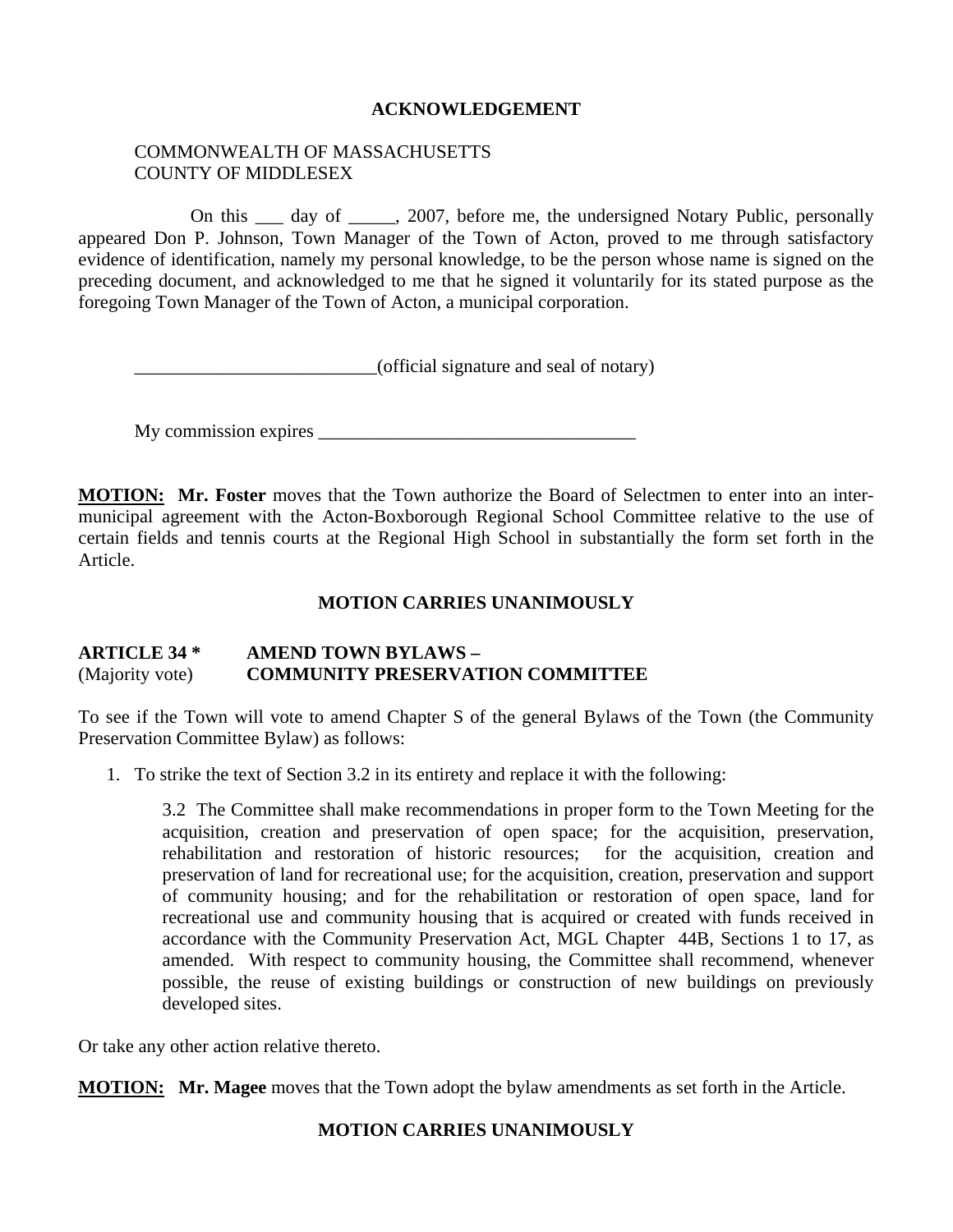## **ARTICLE 35 AMEND ZONING BYLAW – FLEXIBLE PARKING LOT DESIGN**

(Two-thirds vote)

To see if the Town will vote to amend the Zoning Bylaw as follows:

- A. In Section 6.7, which sets forth standard parking lot design requirements, insert a new Section 6.7.9 as follows:
	- 6.7.9 Flexible Parking Lot Design Requirements A Special Permit or Site Plan Special Permit Granting Authority having jurisdiction, or the Building Commissioner in cases where no special permit or site plan special permit is required, may as an alternative to strict conformance with the requirements of Sections 6.7.1, 6.7.2, 6.7.5 thru 6.7.8, and 10.4.3.6 of this Bylaw, including their subsections, and subject to the following requirements, conditions, and findings, approve a Flexible Parking Plan as follows:
		- 6.7.9.1 The special permit or site plan special permit application shall contain a Parking Proof Plan, prepared and stamped by a Registered Professional Engineer, drawn to sufficient detail to demonstrate compliance with all applicable local, State, and Federal laws and regulations, including this Bylaw without the benefit of this Section 6.7.9. The Parking Proof Plan shall show the number of proposed parking spaces and identify the total area of impervious paved surface, parking lot landscaping, and OPEN SPACE on the LOT.
		- 6.7.9.2 The special permit or site plan special permit application shall contain a Flexible Parking Plan, prepared and stamped by a Registered Professional Engineer, showing the same number of parking spaces as on the Parking Proof Plan and a parking lot layout that differs in whole or in part from the requirements of Sections 6.7.1, 6.7.2, 6.7.5 thru 6.7.8, and 10.4.3.6. The Flexible Parking Plan shall include sufficient detail, including drainage system details, to demonstrate compliance with all other applicable local, State, and Federal laws and regulations, and it shall identify the total area of impervious paved surface, parking lot landscaping, and OPEN SPACE on the LOT. The Flexible Parking Plan shall be submitted with a list of waivers from the stated sections of this Bylaw and supporting materials detailing why the Flexible Parking Plan is more advantageous for the site; better protects the neighbors including abutting residential properties; is more conservative in its use of natural resources; and/or overall would be in the better interest of the Town of Acton as compared to the Parking Proof Plan.
		- 6.7.9.3 In cases where a special permit or site plan special permit is not required, the Parking Proof Plan and Flexible Parking Plan shall be submitted to the Building Commissioner.
		- 6.7.9.4 The Flexible Parking Plan shall comply with the following minimum standards:
			- a) Except for ACCESS driveways, common driveways, or walkways, all parking spaces and paved surfaces shall be set back a minimum of ten feet from any LOT line.
			- b) The landscaping of the parking lots shall as a minimum comply with Section 6.9.4.7 including subsections a) through e).
		- 6.7.9.5 The Special Permit or Site Plan Special Permit Granting Authority, or the Building Commissioner where no special permit or site plan special permit is required, may at their sole discretion approve the Flexible Parking Plan if the Board or the Building Commissioner as applicable finds and determines that the Parking Proof Plan conforms to the provisions of this Bylaw; and that the Flexible Parking Plan conforms to Section 6.7 except as waived under this subsection 6.7.9, is more advantageous for the site, is more conservative in its use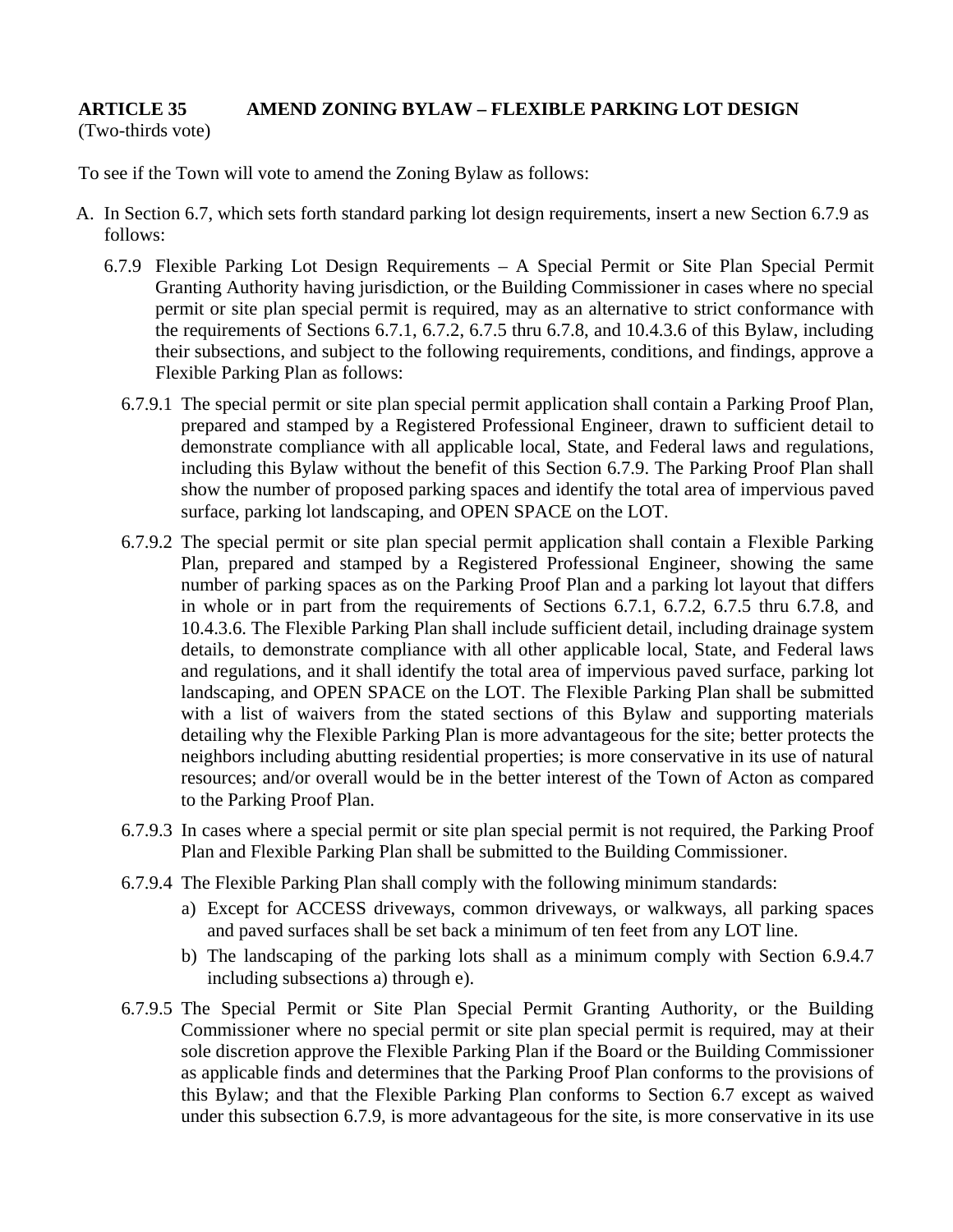of natural resources, and overall would be in the better interest of the Town of Acton as compared to the Parking Proof Plan.

- B. In Section 10.4, Site Plan Special Permit, insert under Section 10.4.3.6 the following subsection 3):
	- 3) See also Section 6.7.9 for Flexible Parking Plans and potential waivers from this Section 10.4.3.6.

, or take any other action relative thereto.

**MOTION: Mr. Schaffner** moves that the Town adopt the zoning bylaw amendments as set forth in the Article.

#### **MOTION CARRIES**

### **ARTICLE 36 AMEND ZONING BYLAW –**  (Two-thirds vote) **REPLACEMENTS OF HOMES ON UNDERSIZED LOTS**

To see if the Town will vote to amend the Zoning Bylaw, section 8.3 – Nonconforming Structures, by inserting a new section 8.3.6 as follows:

- 8.3.6 Replacement of Single- and Two-Family Dwellings A STRUCTURE in single family residential USE on a nonconforming LOT, that cannot otherwise be built on under the requirements of Section 8.1, may be razed and rebuilt for single family residential USE, or rebuilt for single family residential USE after damage from fire or natural disaster except flood, regardless of the degree of damage; and a STRUCTURE in two-family residential USE on a nonconforming LOT, that cannot otherwise be built on under the requirements of Section 8.1, may be razed and rebuilt for two-family residential USE, or rebuilt for two-family residential USE after damage from fire or natural disaster except flood, regardless of the degree of damage; in both cases subject to the following conditions and limitations:
	- 8.3.6.1 The replacement STRUCTURE shall not exceed the FLOOR AREA RATIO on the LOT of the STRUCTURE that existed on the LOT before it was razed or damaged.
	- 8.3.6.2 The replacement STRUCTURE shall meet all minimum yard and maximum height requirements of this Bylaw.
	- 8.3.6.3 In the absence of architectural and plot plans for the existing structure to be razed, the FLOOR AREA RATIO shall be determined by using the information on record at the Town of Acton Assessor's office.
	- 8.3.6.4 Additions to the replacement STRUCTURE may be made after two years following the date of initial occupancy of the replacement STRUCTURE, if otherwise permissible and subject to any permits and special permits that may be required.

, or take any other action relative thereto.

**MOTION: Mr. Starzec** moves that the Town adopt the zoning bylaw amendments as set forth in the Article.

#### **MOTION CARRIES UNANIMOUSLY**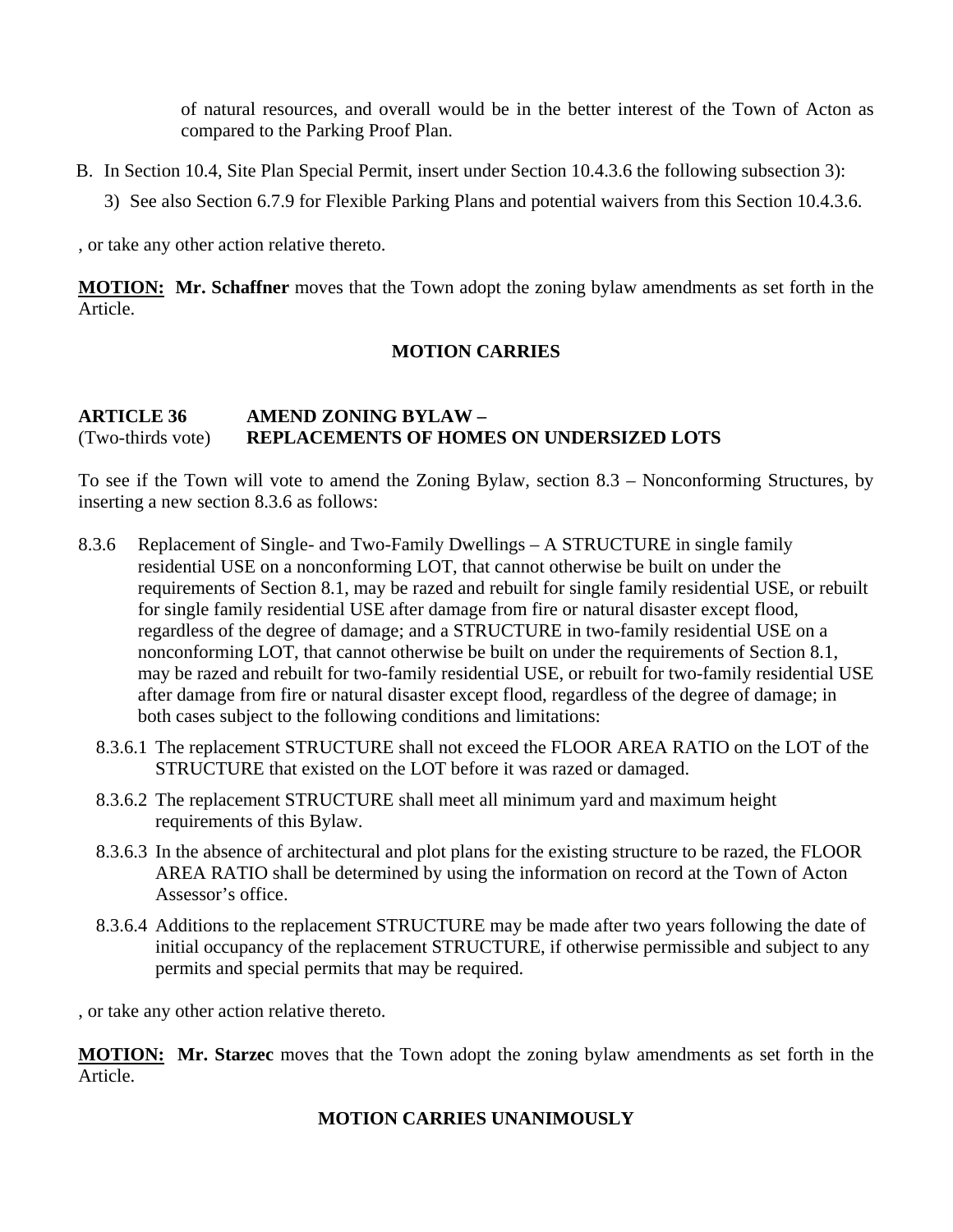#### **ARTICLE 37 AMEND ZONING BYLAW – REMOVAL OF OWNER OCCUPANCY**  (Two-thirds vote) **REQUIREMENT FOR MULTI-FAMILY USES**

To see if the Town will vote to amend the Zoning Bylaw, section 3, Table of Principal Uses, as follows:

A. Deleting the second and third sentences in footnote (3).

*[Note: The sentences that are proposed for deletion read as follows: "At least one of the DWELLING UNITS shall be occupied by the owner of the property. For purposes of this footnote, the owner shall be defined as one or more individuals residing in a DWELLING UNIT who hold legal or beneficial title and for whom the DWELLING UNIT is the primary residence for voting and tax purposes."]* 

B. Combine footnotes (3) and (4) into one new footnote (3), and renumber footnotes (5) through (12) to become footnotes (4) through (11) respectively.

, or take any other action relative thereto.

**MOTION: Mr. Densen** moves that the Town adopt the zoning bylaw amendments as set forth in the Article.

#### **MOTION CARRIES DECLARED 2/3 BY MODERATOR\***

\*TOWN OF ACTON HAS EXCEPTED MGL CH 39 SEC 15 AT ITS ANNUAL TOWN MEETING APRIL 2001, ARTICLE 43 AND THE AMENDED BYLAW 5A WAS APPROVED BY THE ATTORNEY GENERAL ON AUG. 6, 2001. (THE TOWN MEETING MODERATOR IS NOT REQUIRED TO COUNT A 2/3 REQUIRED VOTE.)

#### **ARTICLE 38 AMEND ZONING BYLAW –**  (Two-thirds vote) **WIRELESS COMMUNICATIONS FACILITIES AMENDMENTS**

To see if the Town will vote to amend the Zoning Bylaw, section 3.10 – Wireless Communication Facilities, as follows:

A. In section 3.10.6, add the following sentences to the end of sub-section 3.10.6.1:

"For purposes of determining the height of a Wireless Communication Facility, the height shall be the higher of the two vertical distances measured as follows:

- a. The elevation of the top of the pole structure above the mean ground elevation directly at the base of the pole; or
- b. The elevation of the top of the pole structure above the mean ground elevation within 500 feet of the base of the pole.
- B. In section 3.10.6, insert new sub-sections 3.10.6.2 and 3.10.6.3 as follows:
	- 3.10.6.2 Wireless Communication Facilities shall be single monopoles with internally mounted antennae, also known as stealth monopoles. On a case by case basis, generally when aesthetic considerations are less important, the Planning Board may allow monopoles with external flush mounted antennae, or external standard antenna arrays that extend laterally from the pole.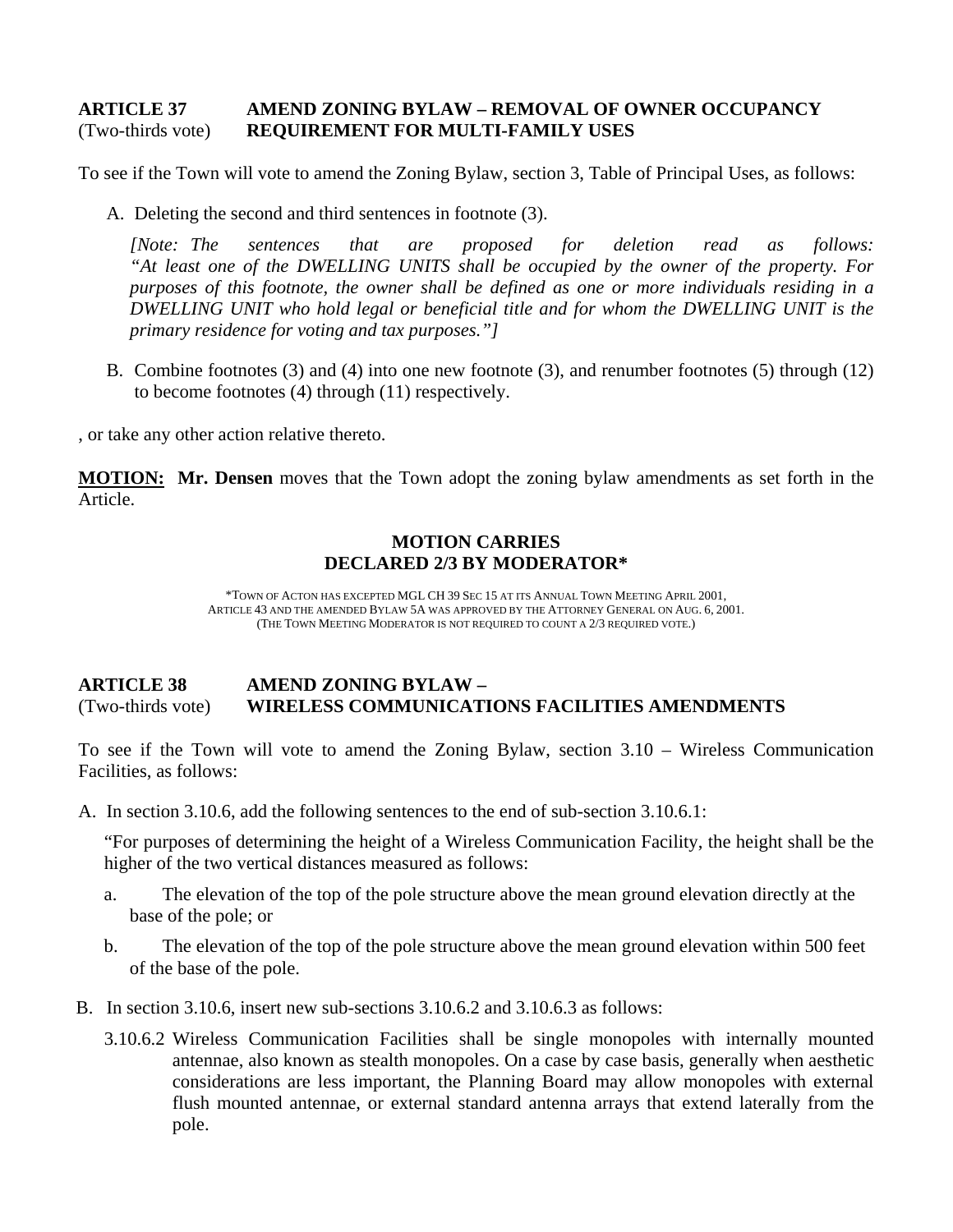3.10.6.3 Wireless Communication Facilities shall be located, designed, and constructed to include a monopole that is, or that is engineered to be, structurally extendable to be the maximum height allowed under section 3.10.6.1 above capable of accommodating the maximum number of technically feasible co-locator antennae in the portion of the pole above the tree line, as well as an equipment shelter or other enclosed space physically able to, or capable of being enlarged to, fully accommodate the maximum number of wireless service transmitters and other equipment necessary for the maximum number of technically feasible co-locators at the site.

And, renumber existing sub-sections 3.10.6.2 through 3.10.6.9 to become sub-sections 3.10.6.4 through 3.10.6.11 respectively.

- C. In section 3.10.6.5 (renumbered to 3.10.6.7 in B. above), insert a new sub-section e) as follows:
	- e) The Planning Board may require long-term easements, leases, licenses, or other enforceable legal instruments that fully support a Wireless Communications Facility at its maximum potential technical capacity, including sufficient space for facility base equipment to accommodate the maximum number of technically feasible co-locators at the site, adequate access and utility easements to the facility from a public STREET, and the right for the maximum number of technically feasible telecommunication service provider co-locators to co-locate on the facility and to upgrade the utilities and equipment as needed for maintaining and improving service and capacity.
- D. In section 3.10.6.7 (renumbered to 3.10.6.9 in B. above), delete the word "vegetation" and replace it with "foliage".

*[Note: The relevant sentence in section 3.10.6.7 currently states: The application shall also include maps showing areas where the proposed top of the Wireless Communication Facility will be visible when there is vegetation and when there is not.]*

E. In section 3.10.6.9 (renumbered to 3.10.6.11 in B. above), delete sub-section a), and renumber current sub-sections b) through j) to become sub-sections a) through i) respectively.

*[Note: Section 3.10.6.9 sets forth mandatory findings that the Planning Board as the Special Permit Granting Authority for Wireless Communication Facilities must make in the affirmative when granting special permits. In the current sub-section a) the required finding is that the facility "is designed to minimize any adverse visual or economic impacts on abutters and other parties in interest, as defined in M.G.L. c. 40A, s.11".]* 

, or take any other action relative thereto.

**MOTION: Mr. Reichlen** moves that the Town adopt the zoning bylaw amendments as set forth in Parts A through D of the Article, and that Part E be deleted in its entirety.

#### **MOTION CARRIES DECLARED 2/3 BY MODERATOR\***

\*TOWN OF ACTON HAS EXCEPTED MGL CH 39 SEC 15 AT ITS ANNUAL TOWN MEETING APRIL 2001, ARTICLE 43 AND THE AMENDED BYLAW 5A WAS APPROVED BY THE ATTORNEY GENERAL ON AUG. 6, 2001. (THE TOWN MEETING MODERATOR IS NOT REQUIRED TO COUNT A 2/3 REQUIRED VOTE.)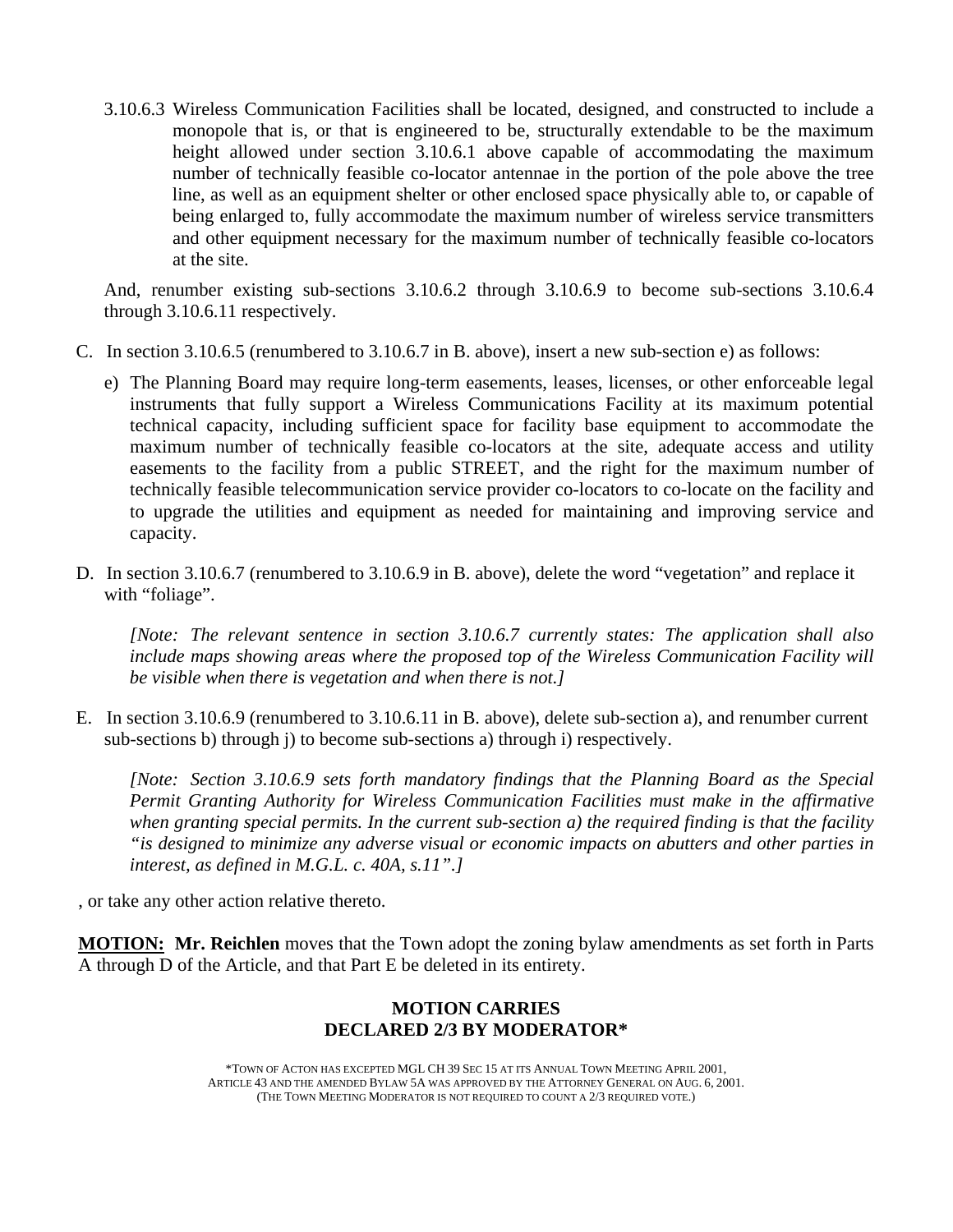# **ARTICLE 39 # CELLULAR TOWERS IN RESIDENTIAL AND SCHOOL AREAS**

(Two-thirds vote)

WHEREAS: Wireless Communication Facilities for telephone communication (hereinafter Cell Towers) are necessary for the use of modern telephones including cell-phones; and Cell towers are taller then most residential homes; and Cell towers are maintained in a large cleared parcel of land which makes their presence visible for a considerable distance; and Cell towers are unsightly as objects near residential homes; and Cell Towers have equipment near their base which makes objectionable loud noises; and Cell Towers in a Residentially zoned area contribute to a reduction in value of homes in the vicinity of a Cell Tower, and Cell Towers should not be placed near Public Schools; and

WHEREAS: Present the zoning Bylaw of the Town of Acton (hereinafter Acton) permit construction of Cell Towers near Public Schools and in areas zoned Residential:

IT IS HEREBY RESOLVED: to amend the zoning Bylaw of Acton to prohibit construction of Cell Towers in areas near Public Schools and in areas zoned Residential.

IN FURTHERANCE OF THIS RESOLUTION: that construction of Cell Towers is to be prohibited in areas near Public Schools and in areas zoned Residential in Acton, the following changes to the Zoning Bylaw of Acton are hereby enacted:

1. Article 37, Section 3.4.10 of the Table of Principal Uses", change the entry for "Wireless Communication Facility" under the column "Residential Districts" to "N" at all entries.

1.1. Add to Article 37 Section 3.10 "Special Requirements for Wireless Communication Facilities" the following new section:

"3.10.4.7 Any Wireless Communication Facility must be located more than 1,000 feet from any Public School building or playground or real estate held by either a School District or the Town of Acton for the construction of a public school building or playground."

1.2. The Acton Board of Selectmen is hereby requested to form a committee to study the present Zoning Bylaw Article 37 "Wireless Communication Facilities" and to propose improvements thereto.

## **MOTION #1: 2/3 VOTE:**

**Mr. Tuffin** moves that the Town adopt the zoning bylaw amendments to Sections 3.4.10 and 3.10.4.7 of the zoning bylaw as set forth in the subparagraphs numbered 1 and 1.1 in the Article.

#### **(2/3 MAJORITY) TELLER COUNT - FAVOR 44 - AGAINST - 70 MOTION LOST 2/3 VOTE**

## **MOTION #2: MAJORITY VOTE**

**Mr. Tuffin** further moves that Town Meeting request that the Acton Board of Selectmen form a committee to study the present Zoning Bylaw governing 'Wireless Communication Facilities' and propose improvements thereto which are compatible with the provisions of the Telecommunications Act of 1996, including, without limitation, language most likely to result in adequate separation of wireless communications facilities (so called Cell Towers) from residences, schools, and other locations. Such committee is to present its report prior to a Special Town Meeting to be called by the Board of Selectmen before the end of 2007.

## **MOTION CARRIES UNANIMOUSLY**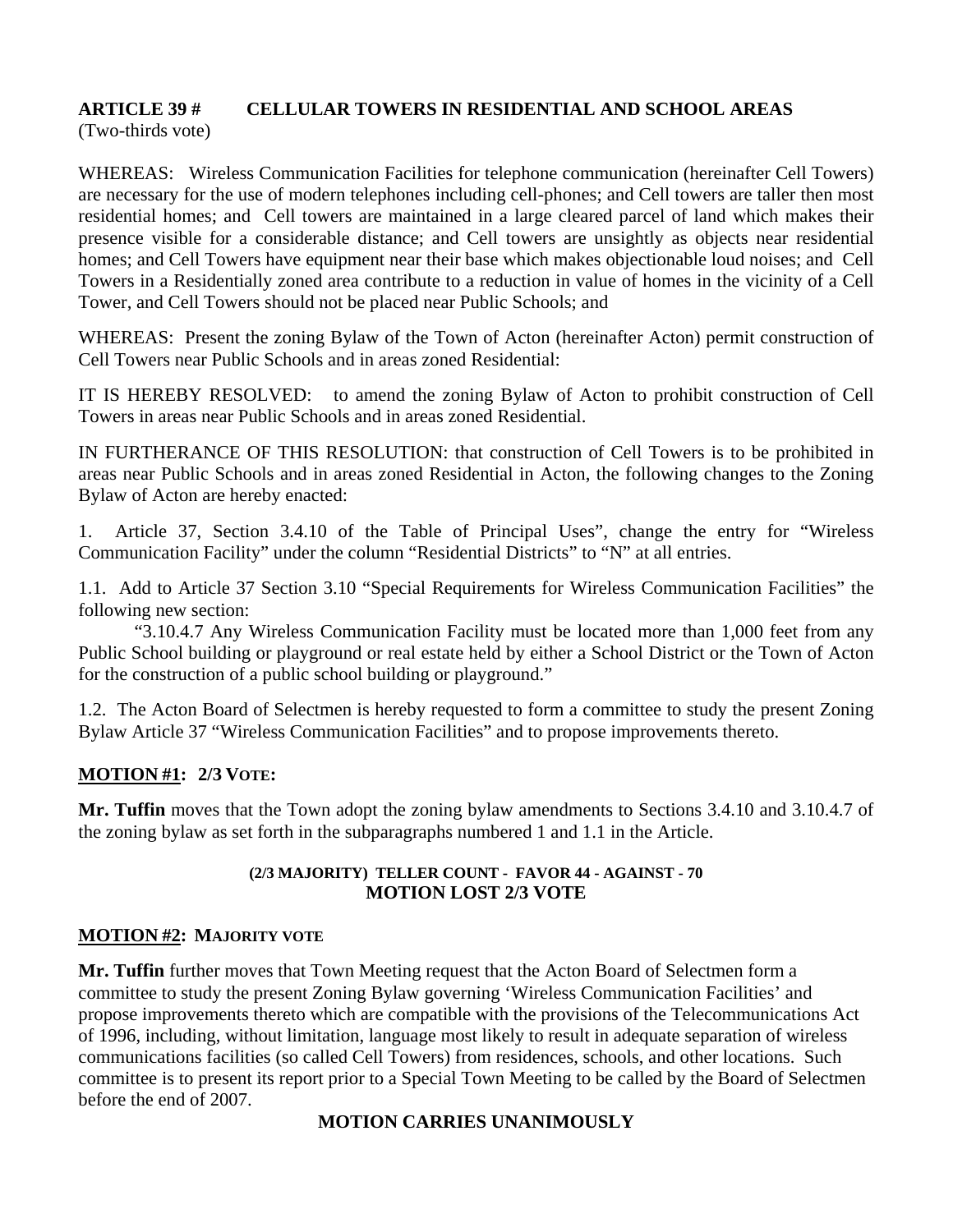## **ARTICLE 40 \* ACCEPT ACCESS EASEMENT – QUARRY ROAD**

(Two-thirds vote)

To see if the Town will authorize the Board of Selectmen to acquire by purchase, gift or eminent domain or otherwise and to accept the deed of a non-exclusive Access and Utility Easement, on such terms and conditions as the Selectmen may determine, over, across, under and along Parcel 17 on Acton Assessors' Map C-5, from property currently owned by the Town to other property now owned or hereafter acquired by the Town, the scope of which shall include the right to construct, operate, install, maintain, pass and re-pass over, across, under and along Parcel 17 by all means and for all purposes for which public ways are used in the Town of Acton, and further to see if the Town will raise, appropriate, transfer from available funds, or accept gifts for this purpose, or take any other action relative thereto.

**MOTION:** Mr. Ashton moves that the Town authorize the acquisition of the easements as set forth in the Article.

#### **MOTION CARRIES UNANIMOUSLY**

### **ARTICLE 41 \* ACCEPT ACCESS EASEMENT – QUARRY ROAD**  (Majority vote)

To see if the Town will authorize the Board of Selectmen to acquire by purchase, gift or eminent domain or otherwise and to accept the deed of a Water Rights, Access and Utility Easement, on such terms and conditions as the Selectmen may determine, over, across, under and along (a) Parcel 11 on Acton Assessors' Map C-5, (b) a relocated easement area over Parcel 24 on Acton Assessors' Map C-5, (c) Parcel 17 on Acton Assessors' Map C-5, and/or (d) an easement area over Parcel 26 on Assessors' Map C-5 referenced in a certain Private Way and Maintenance Agreement recorded in the Middlesex South Registry of Deeds at Book 47181, Page 290, for the purpose of withdrawing water from Quarry Pond on Parcel 11 and for access, utilities and water distribution purposes relating thereto, extending from Quarry Pond to the public way known as Quarry Road, and further to see if the Town will raise, appropriate, transfer from available funds, or accept gifts for this purpose, or take any other action relative thereto.

**MOTION: Mr. Ashton** moves that the Town authorize the acquisition of the easements as set forth in the Article.

## **MOTION CARRIES UNANIMOUSLY**

#### **ARTICLE 42 \* ACCEPT STREETS – SQUIRREL HILL ROAD & MARIAN ROAD**  (Two-thirds vote)

To see if the Town will accept as public ways the following streets, or any portion thereof, as laid out by the Board of Selectmen according to plans on file with the Town Clerk, and authorize the Board of Selectmen to take the fee or easement in said streets by eminent domain or otherwise, including easements for drainage, utility, sidewalk or other purposes as shown on said plans or described in the Order of Layouts;

#### In the COLONIAL ACRES IV SUBDIVISION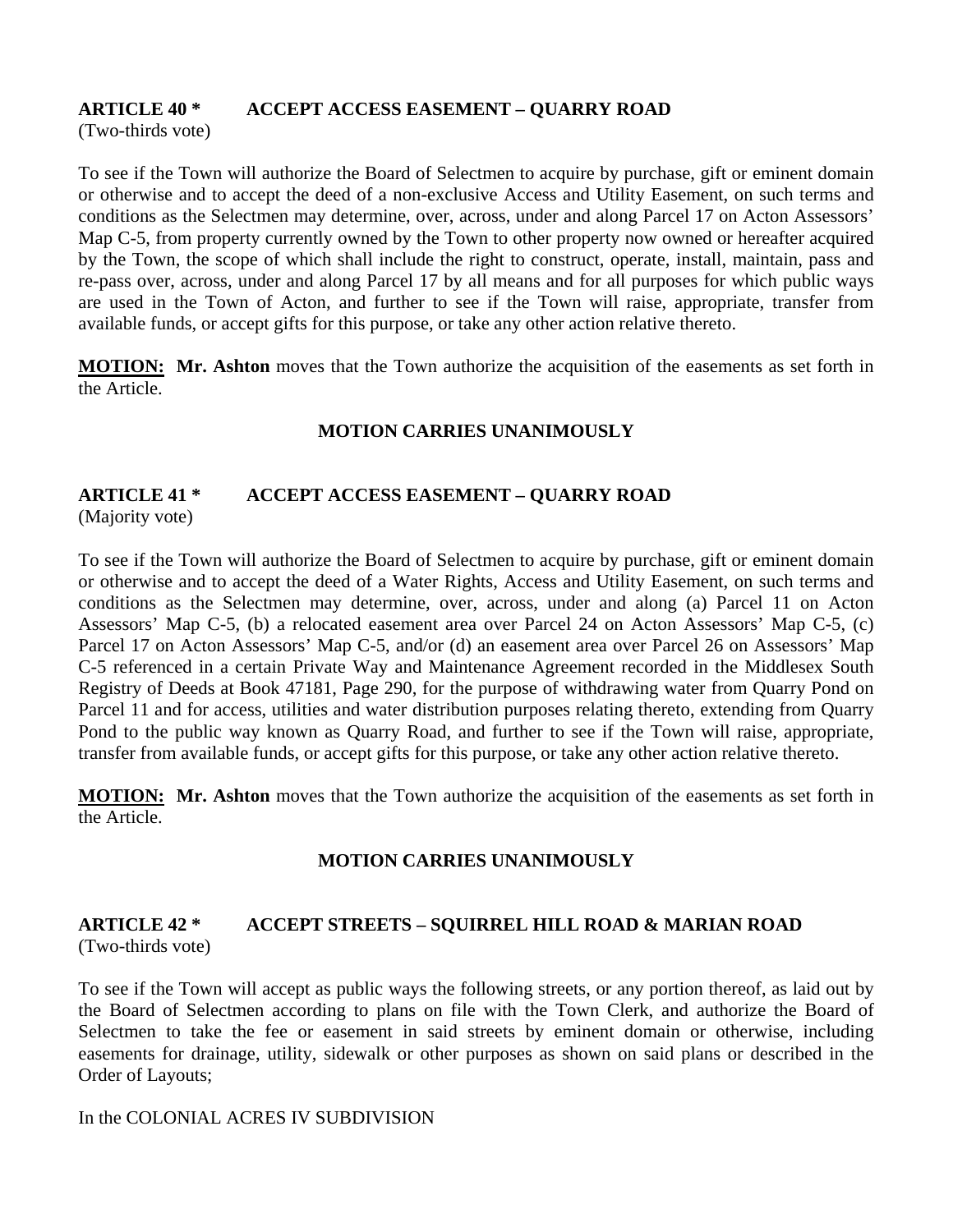SQUIRREL HILL ROAD - from the previous limit of acceptance at the easterly end of Squirrel Hill Road a distance of 1,544 feet, more or less, in a generally easterly direction to the westerly end of Notre Dame Road and Arlington Street, this being the entire road.

MARIAN ROAD - from the previous limit of acceptance at the westerly end of Marian Road a distance of 277 feet, more or less, in a generally westerly direction to the southerly sideline of Squirrel Hill Road, this being the entire road.

, or take any other action relative thereto.

**MOTION: Mr. Foster** moves that the Town accept as public ways the streets listed in the Article, as laid out by the Board of Selectmen, according to the plans on file with the Town Clerk, and authorize the Board of Selectmen to take the fee or easements for drainage, utility, or other purposes where shown on said plans or described in the Order of Layout.

## **MOTION CARRIES UNANIMOUSLY**

## **ARTICLE 43 \* ACCEPT SIDEWALK EASEMENT – WILLOW STREET**  (Majority vote)

To see if the Town will vote to authorize the Board of Selectmen to acquire by purchase, gift, eminent domain or otherwise and to accept the deed of an easement interest for all purposes which streets, sidewalks and ways are now or hereafter be used in the Town, on such terms and conditions as the Selectmen may determine, on the following land shown as number 63 Willow Street on a plan entitled "Easement Plan of Land in Acton, Massachusetts (Middlesex County), For: Dunn, Scale 1"=60', September 5, 2006", prepared by Stamski & McNary, Inc., to be recorded with the Middlesex South District Registry of Deeds,

or take any other action relative thereto.

**MOTION: Mr. Foster** moves that the Town authorize the acquisition of the easements as set forth in the Article.

## **MOTION CARRIES UNANIMOUSLY**

#### **ARTICLE 44 \* ACCEPT DRAINAGE EASEMENT – HARRIS STREET**  (Majority vote)

To see if the Town will vote to authorize the Board of Selectmen to acquire by gift and to accept the grant of an easement interest for drainage and drainage-related purposes from GPT-Acton, LLC (or a successor entity), on such terms and conditions as the Selectmen may determine, on Parcel 54 on Town Atlas Map C-5 (said lot is numbered 25-33 Harris Street and is shown on a plan entitled, "Plan of Land in Acton, Massachusetts (Middlesex County) For: Norfolk Ram Group, Scale 1"=50'", dated November 29, 2006, prepared by Stamski and McNary, Inc. that is on file with the Acton Engineering Department and is to be recorded with the Middlesex South District Registry of Deeds); and to abandon and terminate the Town's right, title and interest in an existing drainage easement, on such terms and conditions as the Selectmen may determine, as shown on a plan entitled "Town of Acton, Mass., Plan of Drainage Easement – Harris